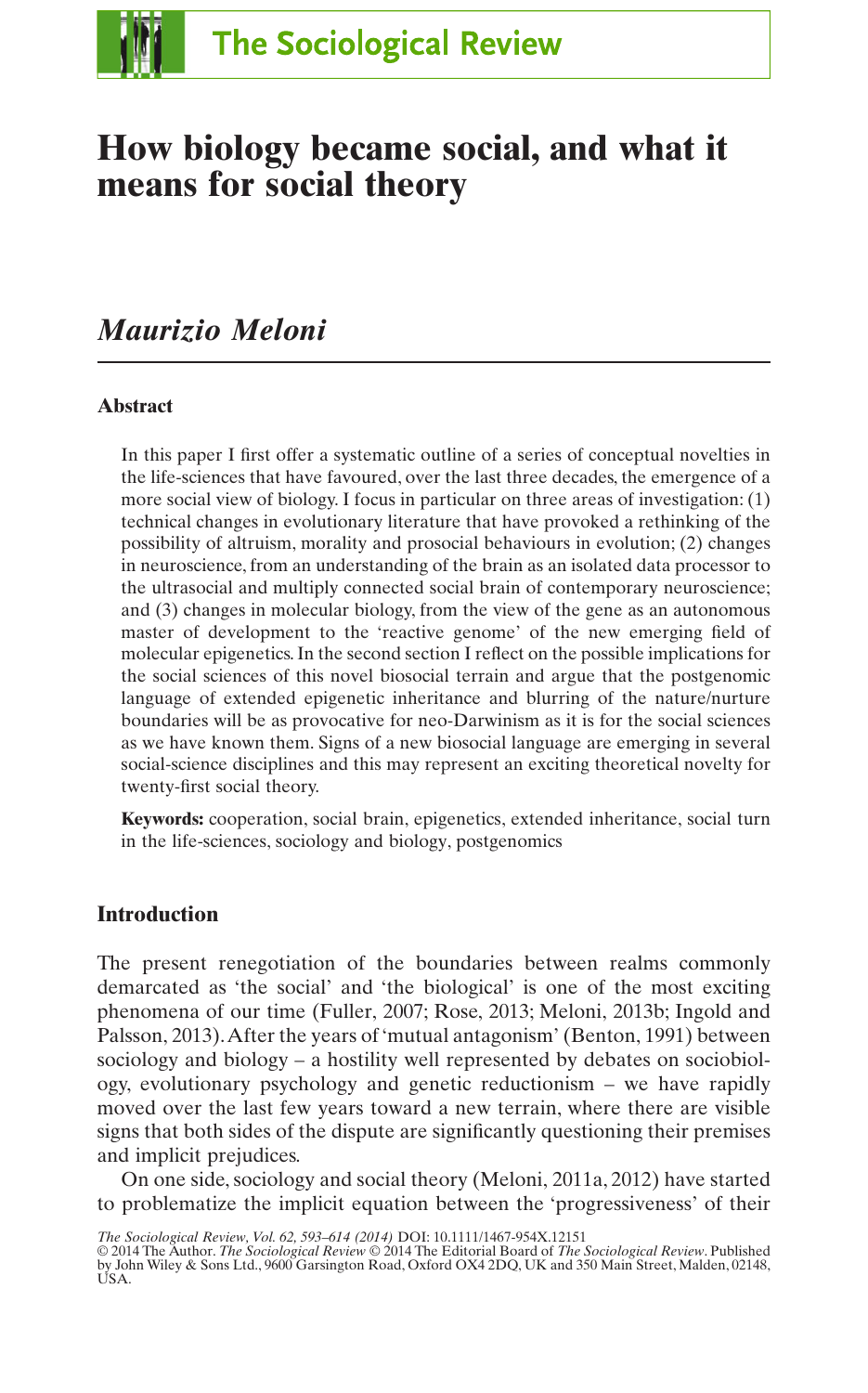theory and its distance from biology (Rose, 2013). To name just one phenomenon, the increasing frustration with the disembodied rhetoric and tropes of hermeneutics, social-constructionism and postmodernism has been crucial in the recent desire to produce a 'material-corporeal' (Newton, 2003),'embodied' foundation (Shilling, 2001) for social theory and sociology (Shilling, 2001, 2003, 2005;Williams *et al*., 2003).The growing irritation toward social constructionist positions that simply reiterate the predominance of the cultural over the natural (Inglis and Bone, 2006) has moved along three axes. (1) *Ontological*: there is an element of 'otherness' and 'irreducibility' of nature and the body (Newton, 2007; Shilling, 2001) that has been denied by social-constructionist accounts and has to be reconsidered in sociological accounts. (2) *Epistemological*: the postmodernist refusal to recognize what is *outside the text* produces an idealist reading of the world as if it were only a semiotic kingdom, in which material forces (and the same notion of experience) ultimately tend to disappear. (3) *Axiological*: the inability of social constructionism to conceptualize agency and the body as distinct from'power relations' (Shilling, 2001) results in an amputation of 'the objective ground for challenging the authority of custom and convention . . .' (Soper, 1995: 138). The criticisms advanced against socialconstructionism along these three axes reveal a change of attitude of sociological research towards the biological and corporeal level and to material issues of life and vitality in general.

The argument I want to address in my paper is that *sociology is becoming more open to biological suggestions, just at a time when biology is becoming more social*. My goal in this article is twofold.

In the first part, I aim to systematize a series of conceptual novelties that over the last three decades have interested the life-sciences, bringing about a more social rethinking of biology.These conceptual novelties are: (a) Technical changes in evolutionary literature that have made possible a rethinking of the possibility of altruism and cooperation in evolution (*prosocial view of evolution*); (b) Changes in neuroscience from the brain as an isolated data processor in neuroscience to a multiply connected device profoundly shaped by social influences (*the social brain*); (c) Finally, and probably more importantly, changes in molecular biology, from the view of the gene as an autonomous master of development to the 'reactive genome' (Keller, 2011; Griffiths and Stotz, 2013) of contemporary postgenomics (*the socialized gene*), a notion perfectly embodied in the new emerging field of molecular epigenetics.

These three transformations have a common conceptual point: in each of them the traditional separation between the biological and the social has become increasingly difficult to define: biology has become porous to social and even cultural signals to an unprecedented extent.Certainly, several traditions in the past have suggested going beyond the nature/nurture dichotomy and each of these three'novelties' can rather be seen as the crystallization of more or less heterodox streams of research in biosciences. However, although it is right to play down the emphasis on the word 'novelty' here, and although it may be premature to speak of a paradigm-shift as many of these conceptualizations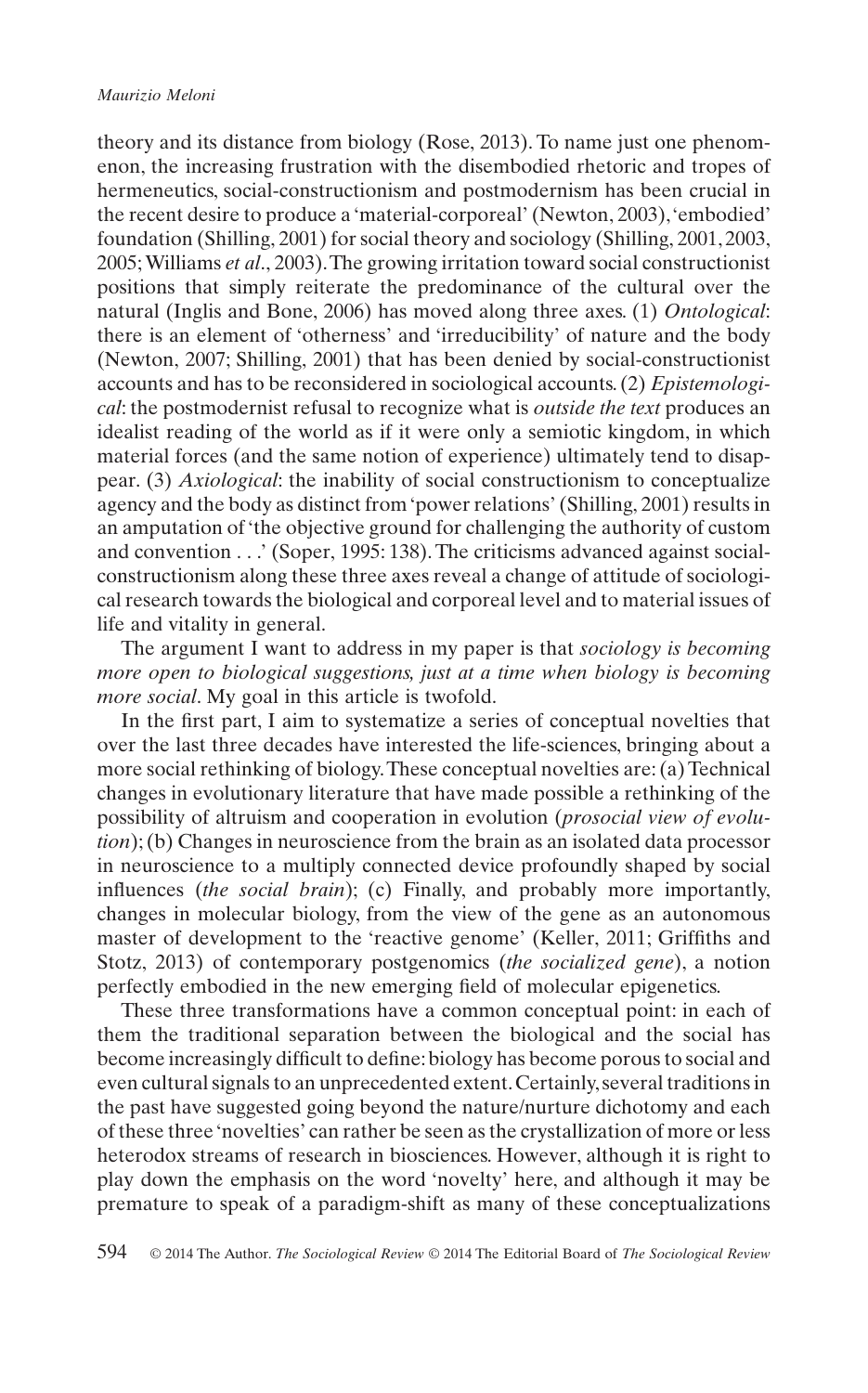have still to coalesce into a more integrated conceptual framework (Charney, 2012), I nonetheless argue that *the simultaneous concurrence of all these social tropes in biology is unprecedented*, and has never been favoured by scientific evidence to the extent that it is today (Meaney, 2001a; Laland *et al*., 2010). This justifies claims that a 'social turn' in the life-sciences is taking shape. $1$ 

In the second part of my paper I will start to bring these novelties back to the field of social theory and reflect on some of its possible implications. Focusing in particular on new extended views of inheritance carried out by movements such as niche-construction, Developmental System Theory and the return (via epigenetics) to a quasi neo-Lamarckian framework that reopens connections between experience and heredity, biology and culture, I investigate potential as well as problems that the present postgenomic agenda is likely to present to the social sciences.

My claim is that the novel language of extended inheritance and blurring of the nature/nurture boundaries will be as provocative for neo-Darwinism as it is for the social sciences (see also Ingold and Palsson, 2013), and that some of these new biosocial concepts may produce an important rethinking of the classic repertoire of social theory. However, this is not to be seen by social scientists as a triumph of a biologically minded style of thought over a social one. Rather, the opposite is true. With a political metaphor it can be said that the two extreme wings of the nature/nurture dichotomy are equally destabilized by the new biosocial terrain. The social turn here described is the success of heterodox traditions in biological thought as well as social theory that saw in advance the impossibility of neatly demarcating life and culture, inside and outside, the biological and the social. In this sense the new biosocial moment is driven by innovative thinking from both biosciences *and* the social sciences (for instance, tropes of 'naturecultures' or 'biosociality' in cultural anthropology, human geography, sociology, cultural studies, and STS), although the focus of this article will be more on the first, probably less known, of these two moments.

#### **Evolution is pro-social: technical changes in evolutionary biology from the selfish gene to the return of altruism**

Evolutionary theory seems to no longer believe only in selfishness. The utilitarian and individualistic view of biology that was characteristic of the 1970s is giving way to a more prosocial picture of evolution (Young, 2012; Meloni, 2013a): arguments for altruism and cooperation are today made in agreement with the mechanisms of natural selection and no longer against it. A good analogy to explain continuities and discontinuities between evolutionary thinking in the 1970s and the contemporary social/compassionate vogue is to think in terms of *an increasingly widening circle* encompassing the possibility of altruism, cooperation, and morality *within* natural selection (Meloni,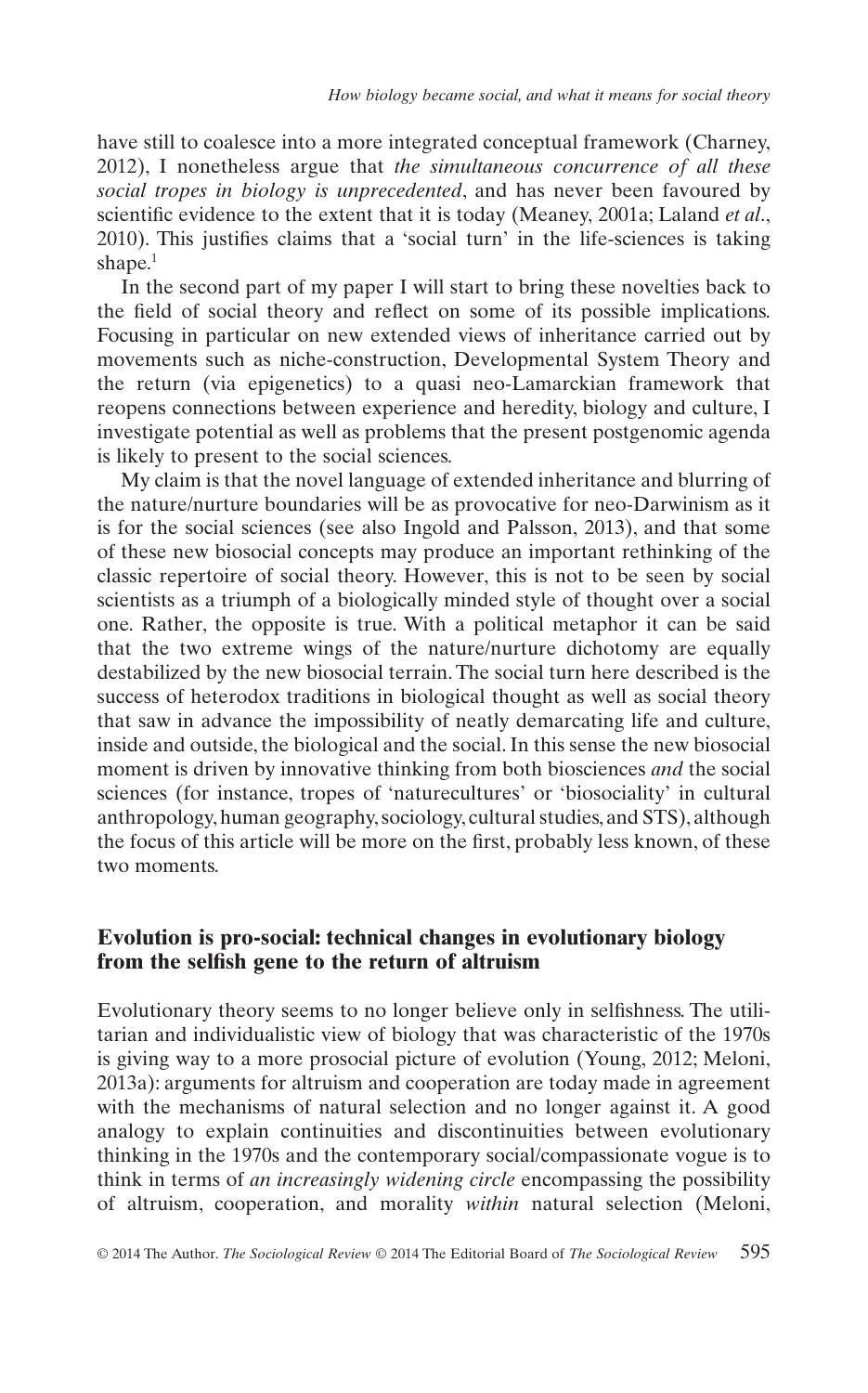2013a). Altruism in evolutionary writings of the 1970s was conceived pretty narrowly, according to a radical individualism that mostly saw evolution in terms of selfish organisms/genes competing to maximize their individual fitness (Ghiselin, 1974; Dawkins, 2006 [1976]).

To explain the puzzle of altruism, two basic notions were employed: kin selection (Hamilton, 1964) and reciprocal altruism (Trivers, 1971). For kin selection, altruism was evolutionarily possible only to the extent that it favoured 'one's own genes in the bodies of others' (Wilson and Wilson, 2007): an organism was thought to act altruistically toward another to the extent that this other shared a genetic relation with the first (a view popularized afterwards by Dawkins' concept of the selfish gene).

For reciprocal altruism, an altruistic act could be explained in terms of a returning benefit in the near future: an organism could accept to momentarily reduce its own fitness in the expectation that it will receive a comparable future benefit – a rule that works especially in repeated interactions.

Both kin selection and reciprocal altruism conceived altruism primarily as a disguised form of self-interest (or the genes' interest).This extremely narrow view has been challenged since then. First, through the application of game theory to explain how cooperation can become stabilized in a selfish world (Axelrod and Hamilton, 1981; Axelrod 1984); indeed, these accounts have grown to such a point that, today, 'natural cooperation' has been labelled as 'a third fundamental principle of evolution beside mutation and natural selection' (Nowak, 2006: 1563; Nowak and Highfield, 2011). Secondly, through the return to a *more pluralistic or multilevel view* of natural selection. The notion of 'group selection' was banished in the late 1960s because it was found unconvincing (Williams, 1996 [1966]): there was no such a thing as the 'good of the species' and even if there was, altruistic groups are liable to 'be exploited by selfish "free-riders" who refrain from behaving altruistically' (Okasha, 2013), as Dawkins some years later pointed out with his notion of 'subversion from within' (2006 [1976]). Ten years before Dawkins,Williams (1996 [1966]), following Hamilton (1964), had already persuasively argued that, rather than thinking in terms of group selection, it is better to conceive evolution in terms of the maximization of the genes' representation in future generations. This 'genic view' founded neo-Darwinism and paved the way for Dawkins' popularization of the selfish gene. It was a paradigm shift (Segerstråle, 2001): organisms started to be conceived as vehicles for genes selfishly competing to maximize their reproductive strength. However, since the late 1980s, the pendulum has started to oscillate back toward a multilevel approach to evolution: group selection in particular has again regained respectability (Borrello, 2005; Wilson and Wilson, 2007), especially *when reframed in terms of cultural group selection* (Boyd and Richerson, 1985, 2010). In particular, it was a book by Sober and Wilson, *Unto Others* (1998) that rehabilitated group selection and claimed that both the evolutionary and the psychological sense of altruism are in fact favoured by evolution, especially if we conceive evolution as a multilevel process.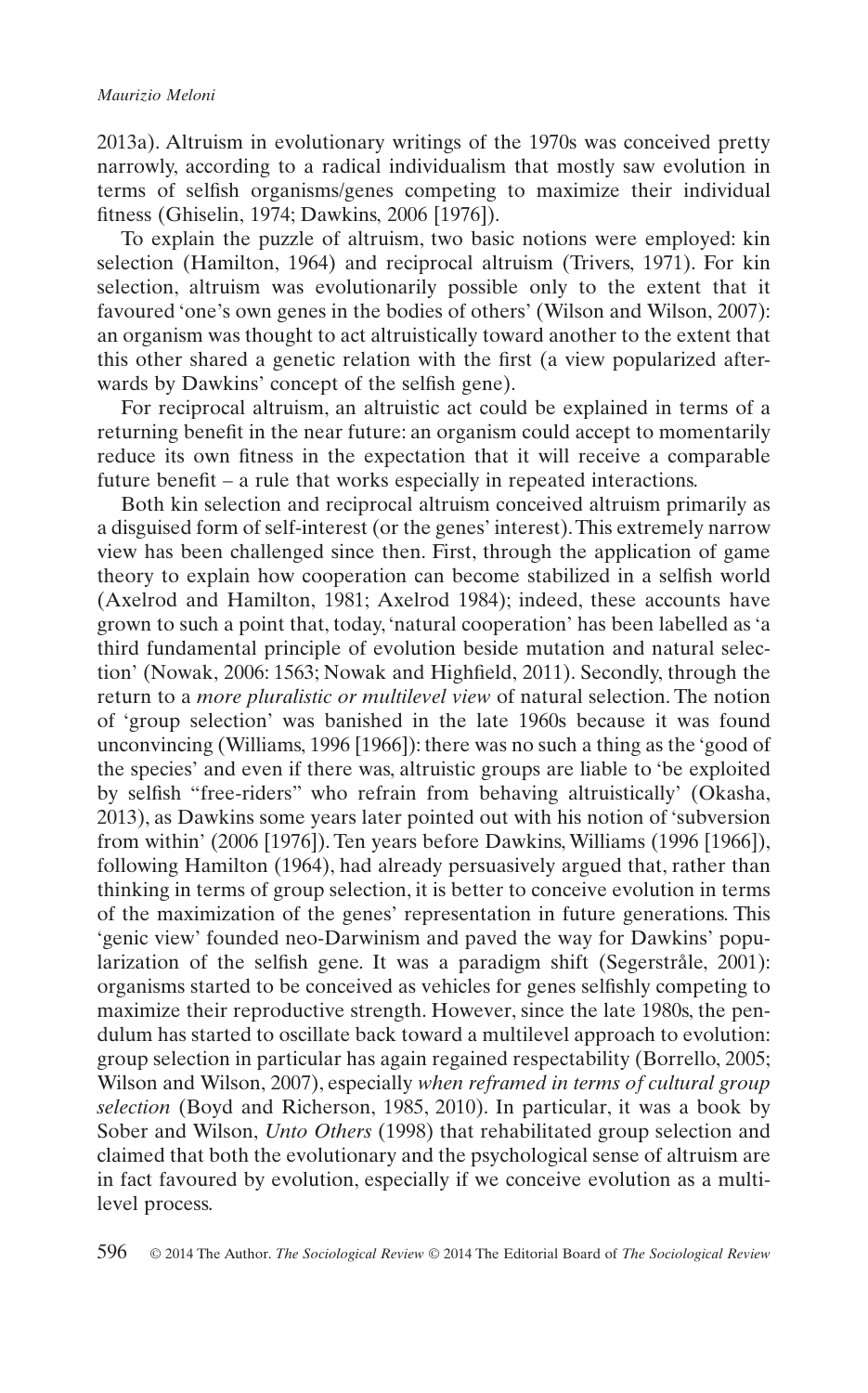Finally, a critique of the selfish view of evolution has found an additional confirmation, over the last few years, in a series of experimental works by behavioural economists who have further questioned the plausibility of kin selection and reciprocal altruism as an explanation for the large-scale and high-level cooperation that exists among humans. The most significant result of this array of experimental works is that unselfish behaviours are more extensive than previously expected and take the form of so-called 'strong reciprocity' (Fischbacher and Gächter, 2002; Fehr and Fischbacher, 2003; Gintis, 2000; Bowles and Gintis, 2004). In 'public goods' games, genetically unrelated individuals tend to exhibit levels of cooperation higher than would be expected in a selfish rationality model, even in non-repeated interactions, as well as a propensity to punish norm-violators at their own cost, what is called 'altruistic punishment' (Fehr and Gächter, 2002; Fehr and Fischbacher, 2003; de Quervain *et al*., 2004). As Fehr and Fischbacher have significantly commented:'Human altruism goes far beyond that which has been observed in the animal world . . . repeated interactions, reputation-formation, and strong reciprocity are powerful determinants of human behaviour' (2003: 790).

In sum, the purely self-interested model, which the behavioral sciences and evolutionary thinking makes abundant use of, does not work (Fischbacher & Gächter, 2002; Adami and Hintze, 2013). People appear to be willing to 'sacrifice resources for rewarding fair behavior and punishing unfair behavior *even if this is costly and provides neither present nor future material rewards for the reciprocator*' (McElreath *et al*., 2003). Negative emotions against noncooperators, and other prosocial emotions (Frank, 1988), are the proximate factors that motivate these kinds of unselfish behaviour (Fischbacher and Gächter, 2002).

What emerges from this overview is a case for the ultra-sociality of human beings: humans are seen today by evolutionary theorists less as selfish organisms and more as super-cooperators (Nowak and Highfield, 2011). This is a phenomenon that would remain a puzzle if one remained stuck to the evolutionarily explanations of three decades ago. In a recent literature, the cooperative capacities and specific exquisite sociality of human beings (cooperative communication or 'working in "We-mode" ') have been emphasized in contrast to the mere competitive skills (individualistic communication) of other primates (Moll and Tomasello, 2007; Tomasello, 2009).A similar move toward a naturalistic form of ultra-sociality is paralleled by the last two decades of brain research.

## **The brain is social: from the isolated computer to the multiply connected social brain**

The second important site of epistemic transformation in the life-sciences comes from the last two decades of research in neuroscience, where the brain has ceased to be represented as an isolated data processor, as it was in the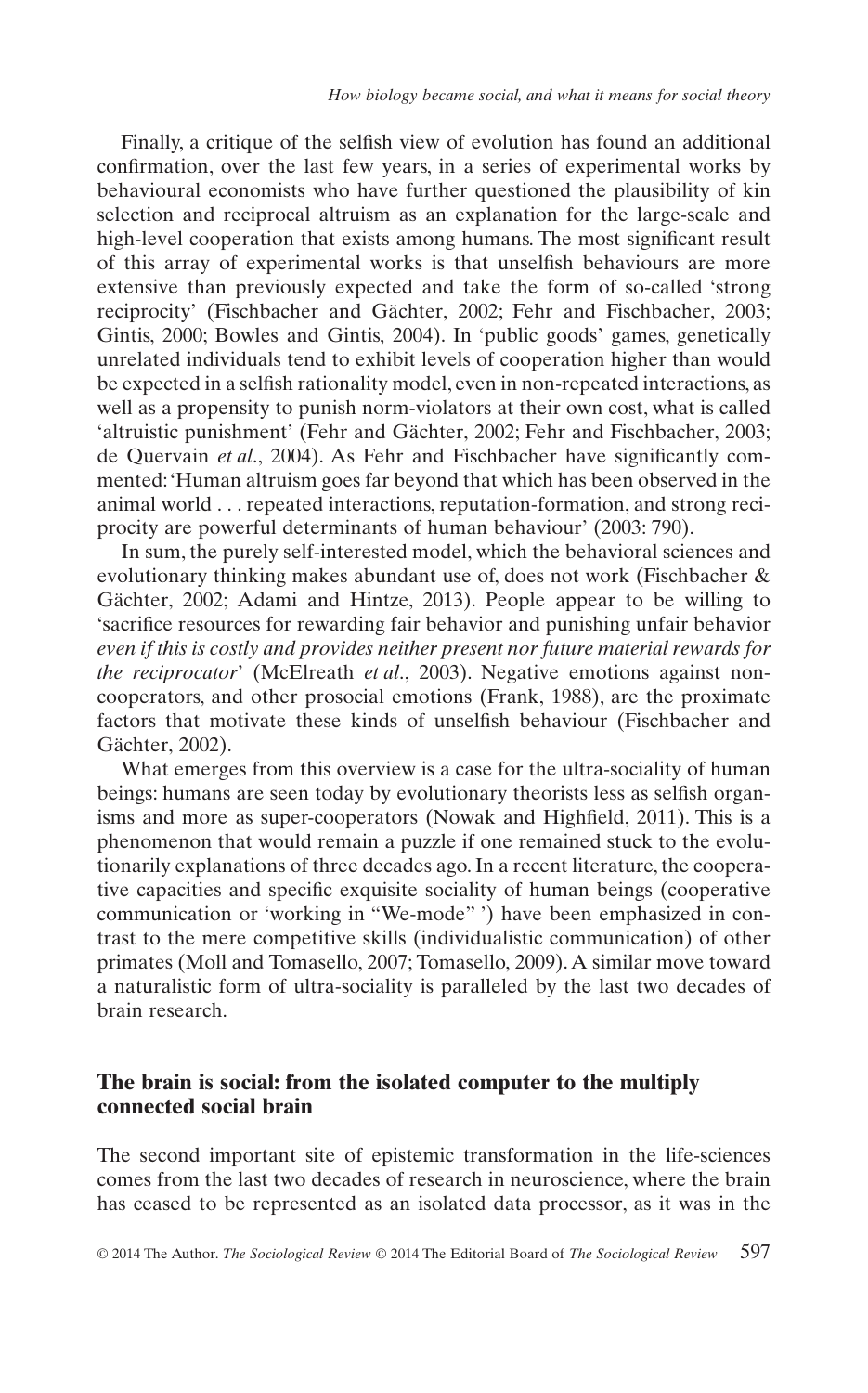#### *Maurizio Meloni*

heyday of cognitive science, to become a multiply connected device profoundly shaped by environmental influences. In what, since the early 1990s, has emerged as the new discipline of *social neuroscience*, the argument is not only that the brain is sculpted by the external world; it is also that it is a device specifically designed to create social relationships, to reach out for human relationships and company (Cacioppo and Patrick, 2008; Hawkley and Cacioppo, 2010).

This shift in the understanding of the brain has become a popular hit in the last decade. However, underneath the surface of sometimes exaggerated claims, and alongside politically naive conjectures, there have been significant conceptual changes in neuroscience that are worth exploring to chart the profound dynamisms that have interested the biosciences since the 1990s.

## *From social intelligence to the social brain: sketch for a genealogy*

The conceptual antecedents of what we know today as the social brain lie in scattered contributions in primatology and anthropology in the period between 1953 and 1976.These different contributions became known together in the 1970s and the 1980s as the 'social intelligence hypothesis' (SIH) or 'Machiavellian intelligence', with the latter focusing more on the manipulative and deceptive aspects of social life (Byrne and Whiten, 1988; Whiten and Byrne 1997).These two hypotheses point to the idea of a unique development of primate intelligence as a response to the solicitations of an exceptionally demanding cognitive social environment.

Following the classic reconstruction of Byrne and Whiten (1988), three pioneering papers can be seen behind this view. First, Chance and Mead's (1953) work on the continuous sexual receptivity of females in primate society and the consequences of this in terms of mating strategies and social complexity. Secondly, Jolly's (1966) paper on the crucial value of social context in developing primate intelligence, and the primacy of social intelligence over a technical, object-learning one. And thirdly, Nick Humphrey's (1976) chapter on the 'social function of intellect', with his thesis that the practical problems of living are not sufficient to explain the evolution of the higher intellectual faculties of primates. In more detail, Humphrey's thesis was that primates' cognitive faculties 'have evolved as an adaptation to the complexities of social living' and that therefore primate intelligence is 'primarily suited to social problem solving' (1976: 310). Through these three papers, the route was traced toward the idea that there is something special about primate social cognition and that 'such speciality represents a stepping stone to the unique intellectual powers of our own species' (Byrne and Whiten, 1988).

However, for a more overtly neurobiological reframing of this social story we need to look at two later works: Leslie Brothers' seminal paper on 'The social brain' (1990) and the 'Social brain hypothesis' elaborated in parallel by Robin Dunbar (1998) (this story is well covered by Matusall *et al*., 2011, and Rose and Abi-Rached, 2013).Anticipating much of the research of the last two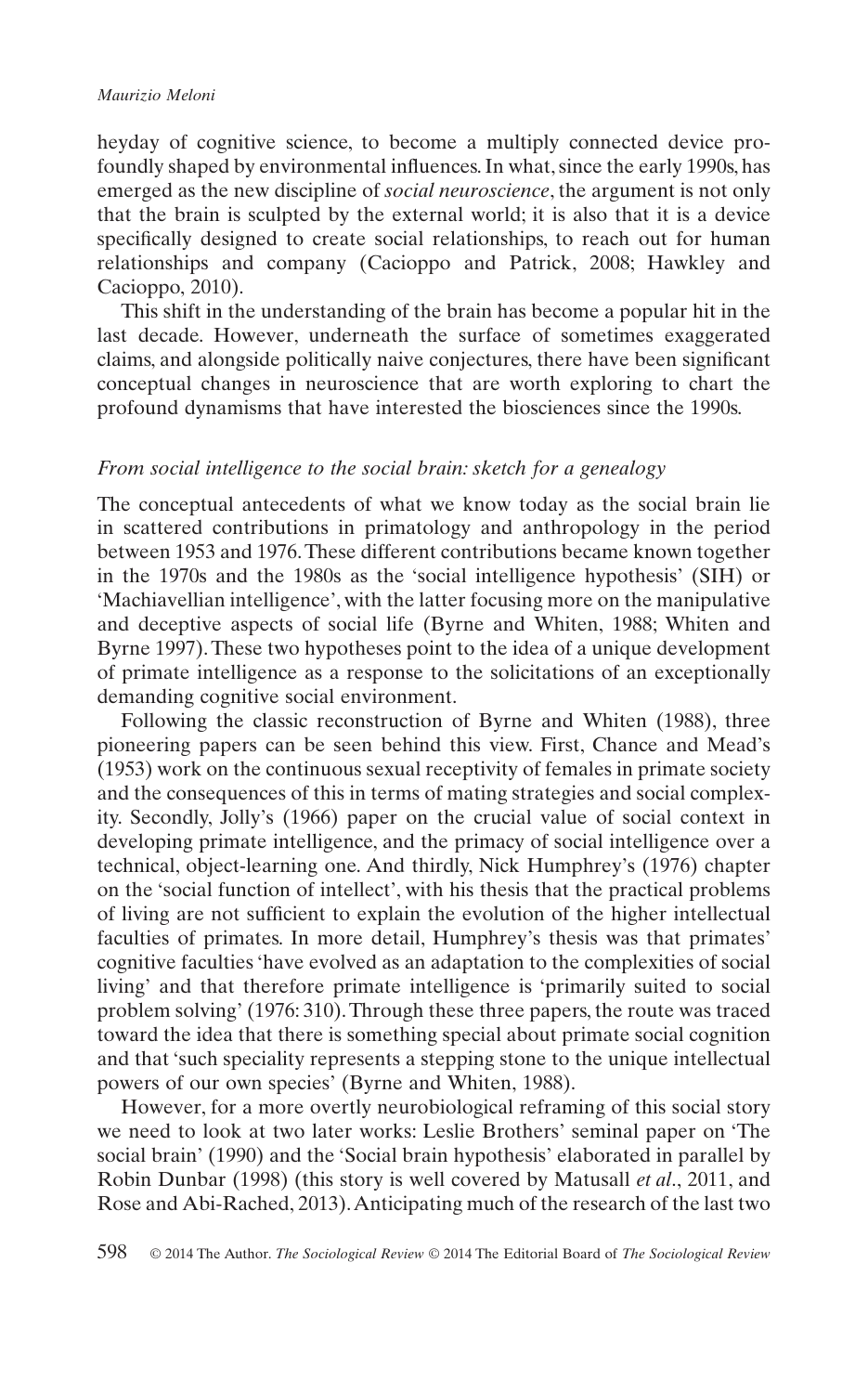decades, Brothers hypothesized in her pioneering paper that the unique capacity of primates to perceive 'psychological facts (dispositions and intentions) about other individuals' represents a special cognitive domain. This domain is 'operationally distinct' from other forms of knowledge, and possibly served by a discrete neural system. In order to probe the existence of this neural system, Brothers suggested exploring several brain regions, and in particular 'the amygdala, orbital frontal cortex and temporal cortex as its major components' (Frith, 2007).

Dunbar's essay some years later (1998) labels the 'social brain' something different. Here the focus is not on the discrete neurological structure devoted to social cognition but on the unique relationship between the 'neocortex size' and 'the cognitive group size' in primates. Dunbar's version of 'the social brain' emphasizes therefore the strict relationship between primate social life and primates' larger brain in comparison to other vertebrates. This version of the social brain states, therefore, that the brain's size and the complexity of social life (quantitative and qualitative) co-evolved (see also Dunbar and Shultz, 2007). The expression 'the social brain' started to circulate and found a fertile terrain in other intellectual developments in scientific programmes.

#### *Enter social neuroscience*

The emergence of social neuroscience in the early 1990s represented a convergence of all these different versions of the social intelligence hypothesis, and then later of the social brain. In an article written by social psychologists John Cacioppo (who would then go on to become a major figure in the field) and Gary Berntson as a 'contribution to the Decade of the Brain' (launched in 1990 by the US Congress) the expression 'social neuroscience' makes its first appearance in the neurobiological field, although in an interrogative form (Cacioppo and Berntson, 1992).

Social neuroscience, or its cousin social cognitive neuroscience (this latter emphasizing the proximity to cognitive neuroscience), can be defined as the 'the empirical study of the neural mechanisms underlying social cognitive processes' (Blakemore *et al*., 2004: 216). It emerged mainly as integrative, multilevel, interdisciplinary efforts (Cacioppo and Berntson, 1992; Ochsner and Liebermann, 2001) at the crossroads of social psychology, cognitive neuroscience, behavioural studies and capitalizing on technologies such as functional magnetic resonance imaging (Matusall *et al*., 2011).

## *The social brain at the confluence of four themes*

There are mainly four research topics that have crucially contributed to the idea of *a peculiarly social dimension to our cognition*, as distinct from other forms of non-social thought. These four topics are at the core of social neuroscience, although not all of them originate from social neuroscience research.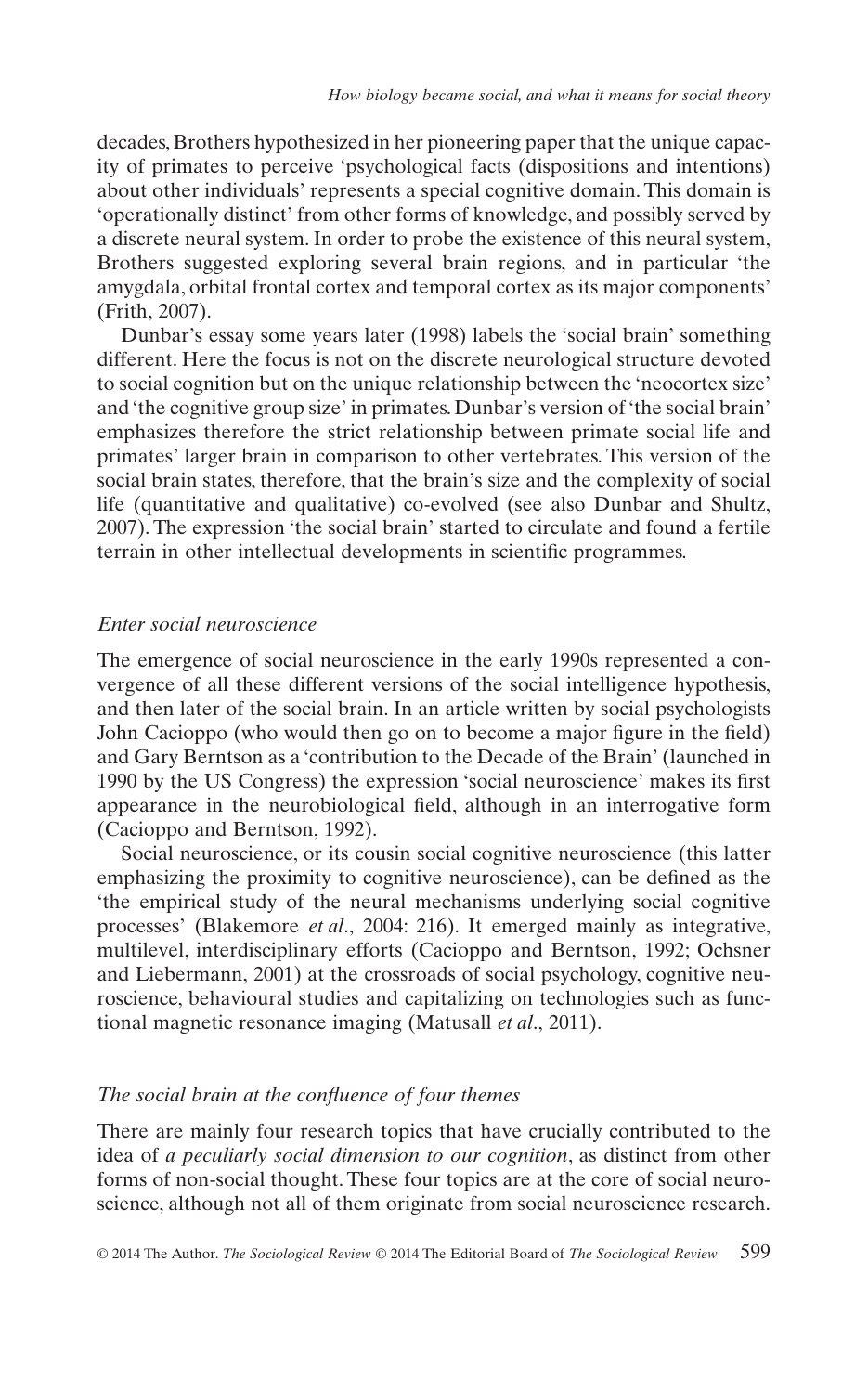- a) First, the discovery that infants show an early inclination to recognize faces and possess an 'unlearned' capacity to distinguish the social domain from physical objects. This discovery, which comes from studies in cognitive and developmental psychology (Goren *et al*., 1975; Brothers and Ring, 1992), has contributed to a view where the social world is represented as innately presupposed not constructed by the infant (Wynn, 2008; Jenkins and Mitchell, 2011). The existence of a dedicated neural machinery to detect faces (what is called the 'face-specificity hypothesis': Kanwisher and Yovel, 2006) has been a critical contribution from social neuroscience to support this view.
- b) Secondly, lesion and pathology studies have contributed to the idea of selective impairments in social and moral cognition, for example, in patients with ventromedial prefrontal damage who are otherwise intact in their more general cognitive functions (Damasio *et al*., 1990; Anderson *et al*., 1999). The fact that *acquired personality deficits* are limited to the social and moral sphere has reinforced the notion of a dedicated, specific neurological network for dealing with social stimuli in the brain, mediated by emotional and affective responses (Damasio, 2006 [1994]).
- c) Thirdly, the discovery of mirror neurons, a class of neurons that is activated when doing something or when observing a conspecific (or a human) performing the same action (di Pellegrino *et al*., 1992; Rizzolatti *et al*., 1996; Rizzolatti and Craighero, 2004), has become enormously influential in the social neuroscience literature. Mirror neurons have been conceptualized mainly in terms of the existence of automatic circuitry for imitation and empathy in the brains of some apes and humans (Decety and Jackson, 2004; Rizzolatti and Craighero, 2004). In spite of the great popularity of the topic, the existence of mirror neurons in humans remains highly controversial. In particular the idea of an *automatic* mechanism of simulation of other people has been criticized by more sophisticated readings (Singer and Lamm, 2009).
- d) Fourthly, and finally, there are a growing number of empirical studies that have brought to light, respectively, how (1) positive social interactions and altruism may be experienced as rewarding and pleasant in the brain (Moll *et al*., 2006; Lozada *et al*., 2011) and how (2) the experience of social rejection and isolation is analogous to the experience of pain (Eisenberger, 2012). These arguments are usually read against the background of a broader evolutionary argument for which our neural structures have been designed to reinforce social connections and cooperation and discourage social isolation/rejection, respectively (Hawkley and Cacioppo, 2011).

From these and other research topics, one can easily appreciate how distant we now are from understanding the brain as an isolated computing device. One of the magical membranes maintaining the boundary between biological and cultural/social factors, the skull (Hurley quoted in Noë, 2009), is becoming increasingly porous today to a two-way interaction.2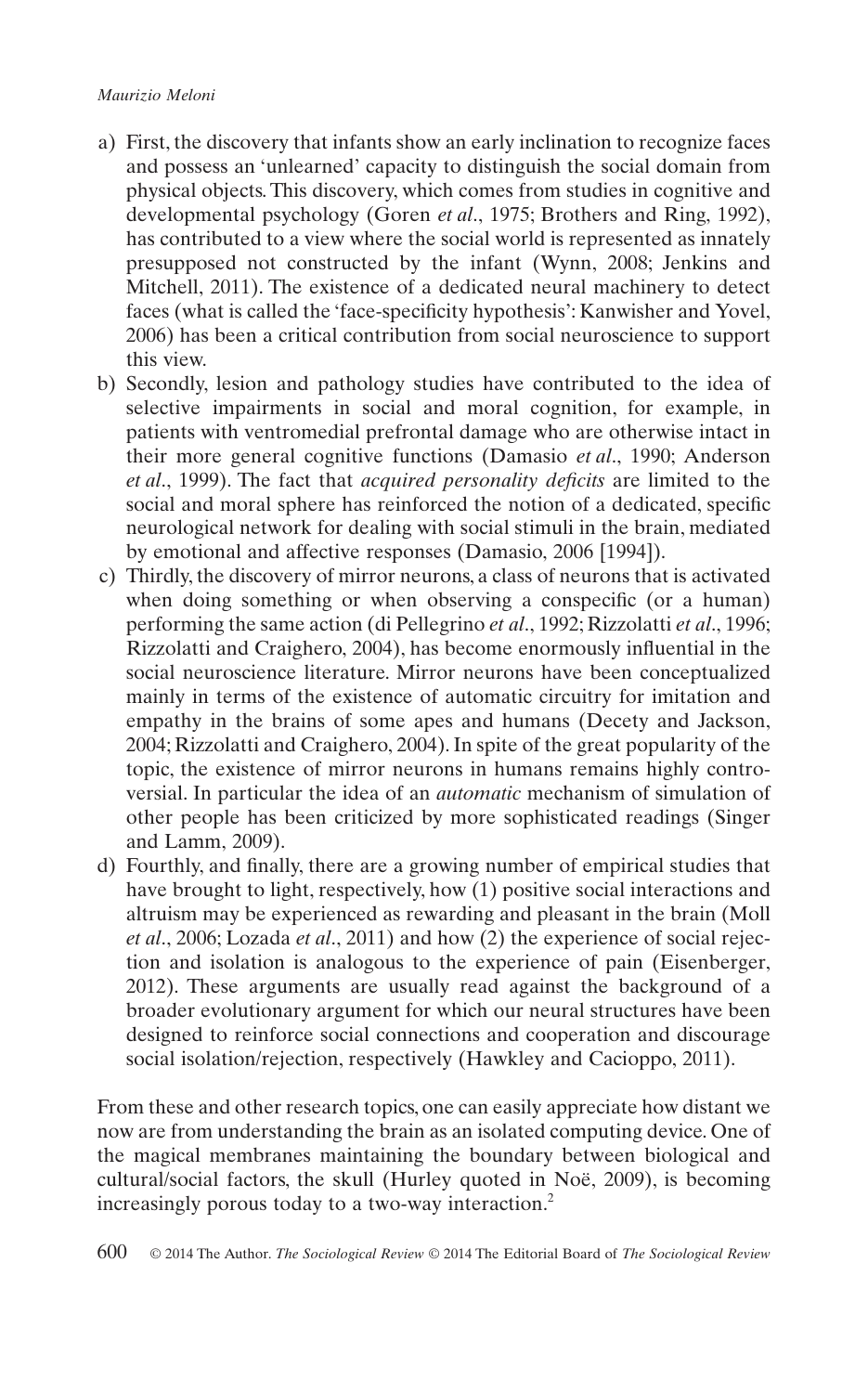## **The genome is social**

What has become increasingly evident in the last years, especially after the completion of the Human Genome Project, is that only a very small fraction of the genome (slightly more than 1 per cent in fact) is 'devoted to protein-coding sequences' – the orthodox definition of gene – whereas the large part of the genome is employed in regulation, that is, in responding to environmental signals, from the cell, the organism and the environment around it (Keller, 2011). In sum, the more genetic research has gone forward, the more genomes are seen to 'respond in a flexible manner to signals from a massive regulatory architecture that is, increasingly, the real focus of research in "genetics" ' (Griffiths and Stotz, 2013; see also Barnes and Dupré, 2008).

The recent surge of interest in molecular epigenetics is probably the best example of this postgenomic appreciation of the complexities of genome structure and function (Baylin and Schuebel, 2007; Dupré, 2012). It is the climax of a two-decade long trend that no longer represents genes as absolutely sovereign in the process of development, but as contextually dependent (and elusive) entities that cooperate extensively with a large variety of postgenomic factors (Keller, 2000; Oyama *et al*., 2001; Moss, 2003; Robert, 2004; Jablonka and Lamb, 2005; Griffiths and Stotz, 2007, 2013; Stotz, 2006, 2008; Dupré, 2012).

Epigenetics refers to the study of mechanisms of gene regulation beyond the genome that may transfer social-environmental information into genetic information. Through mechanisms like methylation, transient environmental factors can leave a biological trace and become parts of the 'memory' of the genetic material itself (and even be transmitted inter-generationally). From the viewpoint of evolutionary theory, epigenetic mutations are often seen as a case of developmental plasticity, the way by which a 'fixed genome' can respond in a more plastic and flexible way to the solicitations from a changing and dynamic environment (Meaney and Szyf, 2005; see also Robert, 2004; Gluckman *et al*., 2009). Whatever the status of the controversy on epigenetics and the cautiousness of the sceptics about the supposed inter-generational stability of these epi-mutations (Bird, in Buchen, 2010; Ridley, 2012; Davey Smith, 2011; Maderspacher, 2010), a decade of epigenetic studies in neuroscience and epidemiology has profoundly undermined any residual dualism of nature and nurture,'biological' and 'social' causes in developmental processes.

There might be discussion about the specific molecular mechanisms, or the number of generations through which these mutations can survive cellular resetting, but several important laboratory studies have had a strong influence in showing how transient environmental factors can leave a mark on the genome, and how this mark can be reversed by experience (Weaver *et al*., 2004; Champagne *et al*., 2006).A key example in this direction comes from the Meaney study (2001b) on how variations in maternal behaviour of rats alters methylation patterns in the offspring and how these epigenetic alterations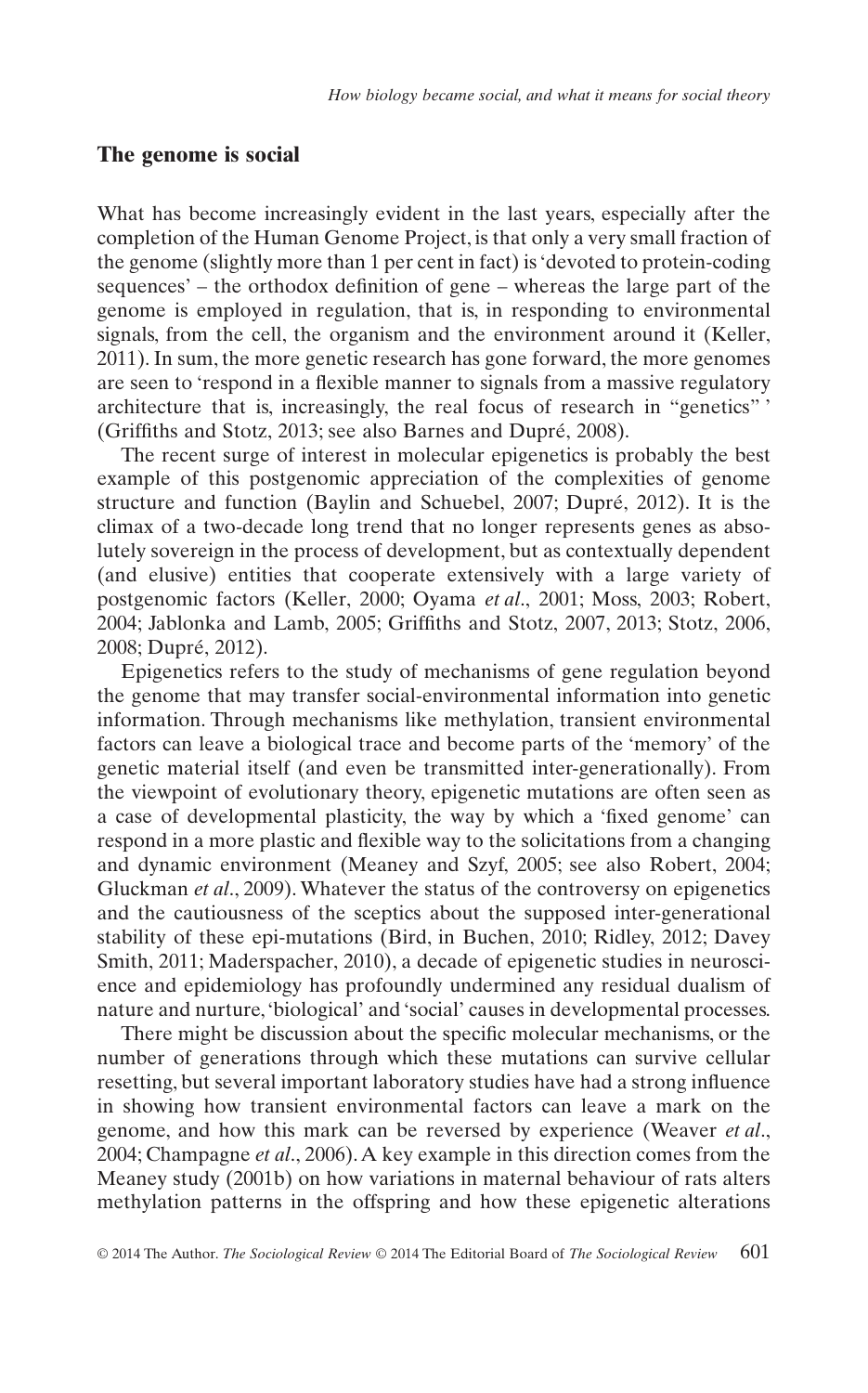affect the next generations, but can be reversed by cross-fostering the pups to more 'affective mothers'.

Studies in humans cannot of course be so direct, but there are highly influential epidemiological studies that have focused on the impact of 'natural experiments' like the Dutch 'Hunger Winter' (1944–45) on the lifespan, decades later, of people prenatally exposed to it (Heijmans *et al*., 2008) or the transgenerational effects of famine in the remote village of Overkalix, in North Sweden (Pembrey *et al*., 2006). The induction of epigenetic changes in offspring through an alteration of maternal nutrition would be another classic case of 'indirect epigenetic inheritance' (Bateson and Gluckman, 2012). Another possible application of epigenetics to human life has come from a recent work on the level of methylation in postmortem hippocampal tissue from two groups of suicide victims, one of which had a history of abuse (McGowan *et al*., 2009).The study found a different methylation pattern in the abused group compared to the non-abused and the control group. This work has been welcomed as biological evidence of how traumatic life experiences become part of the 'memory' of the genetic material itself and be transmitted inter-generationally. Molecular epigenetics is therefore celebrated as the study of how the social gets into the biological (Hyman, 2009), a proof of the neural and molecular 'mechanisms of nurturance' (Lonstein, 2003).

Epigenetics provides the best example of the genome's vulnerability to experience, demonstrating its novel and irreducible sensitivity to social and environmental contexts. The more scientists dig into the molecular meanderings of the genome, the more they meet 'the many ties that link the individual body and its molecules to the spatio-temporal contexts within which it dwells' (Niewöhner, 2011). The rise of a discipline like *environmental epigenetics* further highlights this constant co-production of body and its environment (Guthman and Mansfield, 2012).

In sum, even from these scattered examples, it is evident how many of the dichotomies of evolutionary and social thought between body and organism, gene and environment, innate and acquired, seem profoundly fallacious in the light of epigenetic research. Of course, it is not my goal to offer a unilaterally rosy or superficially celebratory view of epigenetics. Epigenetics remains an unsettled and contested terrain, where controversies, hypes and scepticism remain a major aspect of the epigenetic landscape (Pickersgill *et al*., 2013). Biologists are aware that as a discipline epigenetics has an ambivalent status, hesitating between reductionistic and more holistic research strategies (Morange, 2006). Many voices in the social and the biological sciences have already highlighted the several epistemological and social problems that the rise of epigenetics may bring: from the emergence of a new determinism not so dissimilar from an old-fashioned genetic one (Lock, 2005; 2012; Richardson, in press), to an intense molecularization of sociological and psychological categories (Landecker, 2011; Niewöhner, 2011); from a new exaggerated rhetoric of plasticity and mastery of the genes via epigenetic factors, to the moralistic literature around the role of the maternal body, conceived as an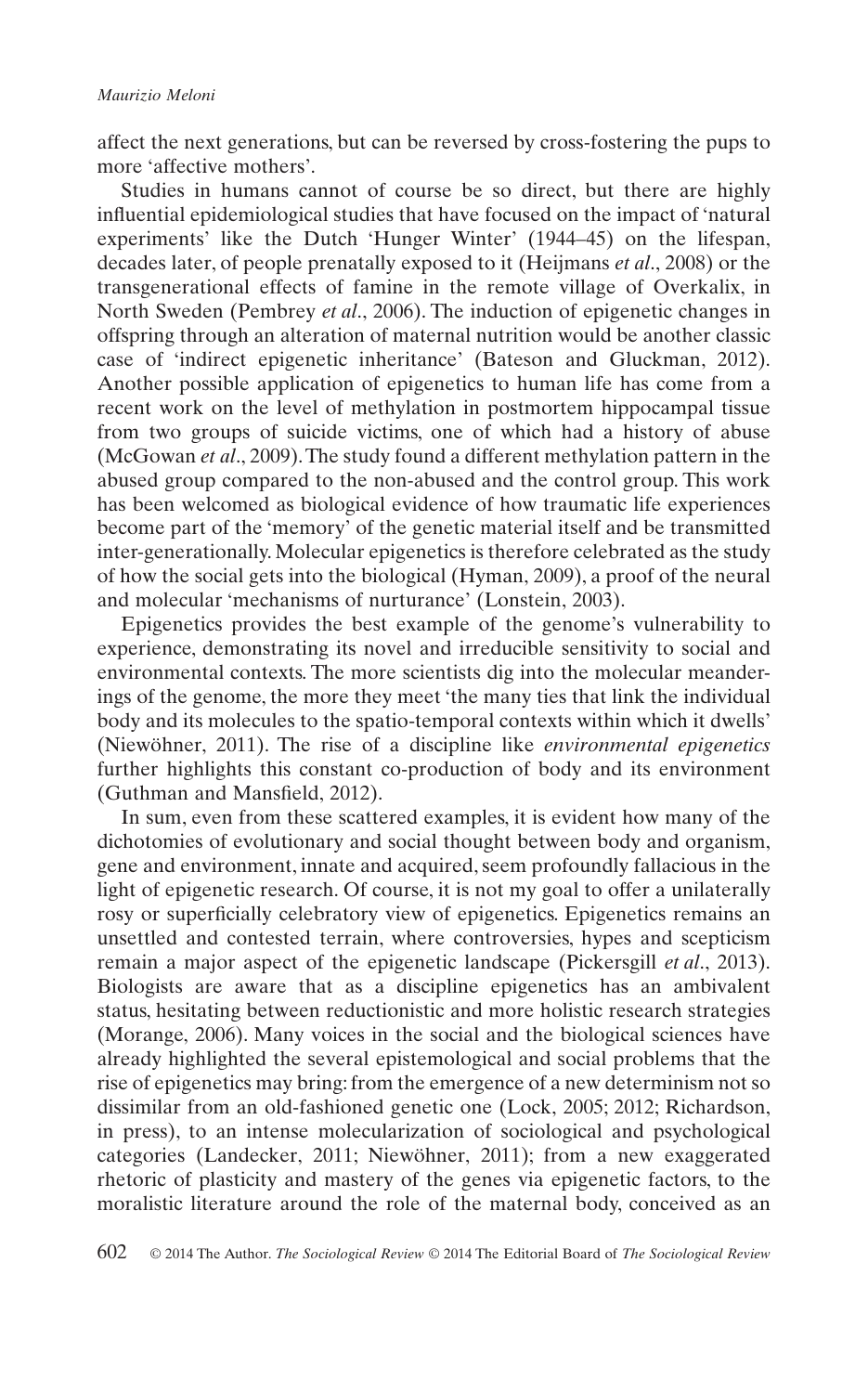'epigenetic vector' (Richardson, in press) in the DOHAD literature. However, leaving aside for a moment these important social critiques, the cultural impact of epigenetics has been profound in showing how permeable the boundaries between nature and nurture, biological and social factors have become.A new dynamic in the relationships between sociology and the life-sciences can be within reach if epigenetic studies maintain some of their conceptual and empirical promises in a near future.

# **The new social biology and the social sciences: paradoxes and implications**

#### *Contextualizing the social turn*

It is time now to bring these three conceptual novelties in the life-sciences back into the field of social theory and reflect on some of their possible implications. The recognition of changes in the life-sciences is no reason to deny that this is a terrain still dominated by hype and controversies and that these novelties remain, first of all, unsettled (transformations 1 and 3 especially are the site of heated debates and contested knowledge) and second, open to simplifications and unwarranted simplistic conclusions (see for instance for transformation 1 and 2, respectively: Young, 2012; Meloni, 2013a; Matusall, 2013). Talk of 'Biology 2.0' and epochal claims about a revolutionary rewriting of our understanding of medicine, inheritance and so on (Carey, 2012) are also widespread, but the mismatch between both the rhetoric surrounding these conceptual changes and their actual everyday practices also remains something to take into consideration (Davies, 2010; Candea, 2013; Tolwinski, 2013). Finally I am not addressing in this article the more biopolitical and governmental implications of this social turn. Studies on the biopolitics of each of these three transformations have already appeared, focusing on the ambivalent implications of the rhetoric of plasticity in the life-sciences, divided as it is between resonance with the neo-liberal imaginary and emancipatory instances (Malabou, 2008; Pitts-Taylor, 2010; Papadopoulos, 2011). Also arguments about the subsumption and shaping of contemporary biology in capital's own image represent an important theoretical terrain (Dickens, 2001).

Even so, and given all the possible complications and ambiguities of my claim for a social turn in the life-sciences, it remains the case that the contemporary presence of genuine conceptual transformations in so many disciplines is unprecedented and has never been favoured by scientific evidence to the extent that it is today. The potential implications of this turn for social theory deserve therefore to be scrutinized for their own sake.

#### *Exploring the new biosocial moment*

What does it mean for the social sciences as we know them that the membrane separating the biological from the social has become increasingly difficult to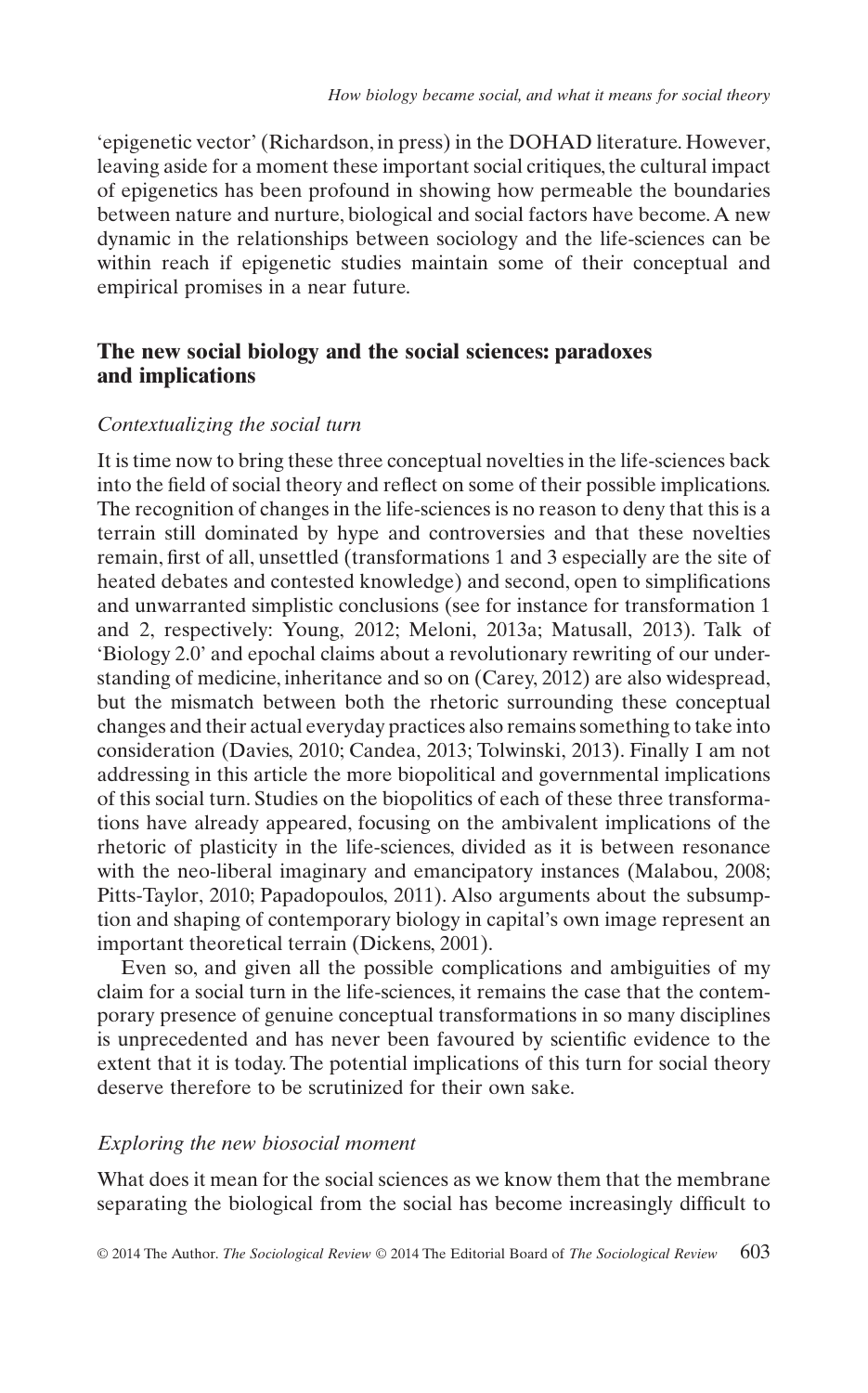patrol? How do these changes in the conceptual outlook of the biosciences reconfigure the nature/culture, biology/society boundary? Since the 1990s, we have witnessed the emergence of important, though still fragmented, theoretical frameworks that, in my view, perfectly symbolize the spirit of the social turn as I have tried to describe it. I refer to a constellation of approaches that has made its core assumption an understanding of biological processes as increasingly open to social and cultural factors. This results in an entirely non-dichotomous view of biology that aims to blur (almost) any distinction between what is inside and what is outside the genome. Developmental systems theory (Oyama, 2000a, 2000b; Oyama *et al*., 2001), comes to mind as the most radical endeavour to go beyond the dichotomy of nature and nurture and think of biological processes as radically embedded in environmental settings in which genetic factors have no privilege (parity thesis).

Alongside developmental systems theory, there have been other important strands such as multiple heredity systems (Jablonka and Lamb, 2005) and niche construction (Laland *et al*., 2001; Odling-Smee *et al*., 2003). What is common among all these movements is a radical extension of what counts as biological resources. Whereas the mainstream post-Weismannian biology circumscribed the range of the 'biological' around the membrane of the fertilized egg – the Weismannian barrier that severed any communication between phenotype and genotype – current theorizations take a much more liberal approach on this issue. This is probably best viewed in *the radical extension of the notion of biological inheritance* that, especially in the light of epigenetics, has been reframed as going beyond the mere transmission of nuclear DNA ('hard heredity' that is at the core of the modern evolutionary synthesis) to include many extragenetic resources 'dispersed throughout the developing system and environment' (Robert, 2004).

In these new theorizations, information is transferred from one generation to the next by many interacting inheritance systems (Jablonka and Lamb, 2005). Environmental, social and cultural factors are placed on an equal footing with genetic factors, as carriers of information in development (Oyama, 2000a; Griffiths and Gray 1994; Griffiths and Stotz, 2013; Schlichting and Pigliucci, 1998; West-Eberhard, 2003). In niche-construction terms this can be reframed by saying that what an organism inherits from previous generations is not (merely) DNA but the whole 'developmental niche' (West and King, 1987).

This radical step should not be confused with the superficial interactionist rhetoric that pays lip service to the role of the environment by trivially restricting it to 'activating alternative outcomes prefigured in a "disjunctive genetic program" ' (Griffiths, 1997: 127). Experiential factors in this novel biosocial view are not merely permissive but instructive (Griffiths and Stotz, 2007). Culture, language, social learning and behaviours are channels for the transgenerational transmission of information *as* the genetic system (Jablonka and Lamb, 2005). In extending radically but not deterministically the boundary of biology so as to include social and cultural resources, these movements intro-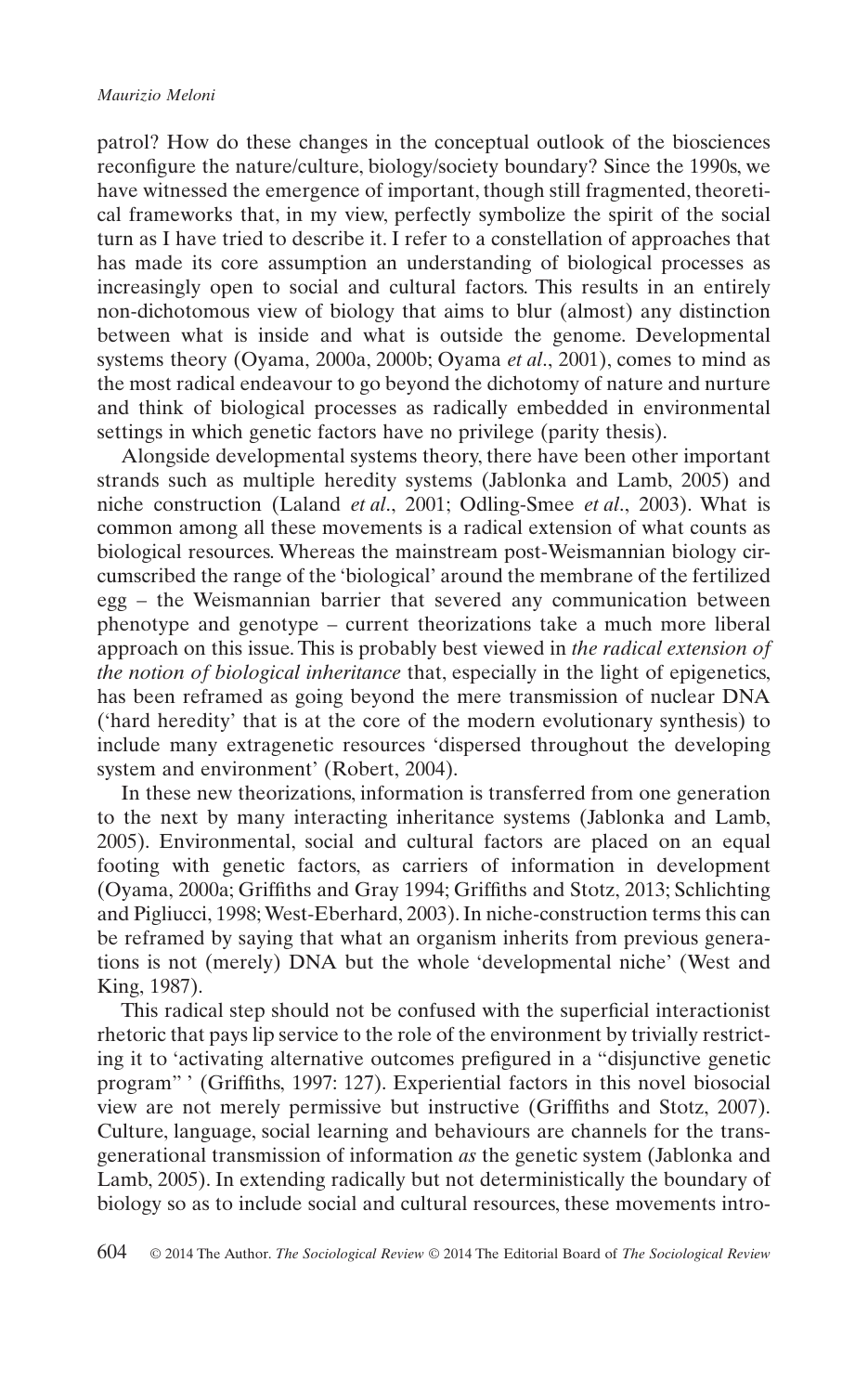duce a conceptual discontinuity in previous biology/society debates whose consequences for the social sciences still remain unknown.

The novelty of the present intellectual situation is made evident for instance by the fact that these theorizations *all fall obliquely* with regard to the traditional alignment of the last three decades of debate at the social-sciences/ life-sciences border. Since the 1970s, there have been fundamentally four possible strategies to deal with the entanglements of biology and society: two at the level of ontology (*what is there?*) and two at the level of epistemology (*how can we know it?*).

For ontology, we have had sociobiology, and its more contemporary descendants, sharing a common framework of modelling (and constraining) culture on the forms and metaphors of nature. The opposite and likewise productive movement came under the banner of Paul Rabinow's bio-sociality approach (1999 [1992]) that modelled nature in the fashion of culture and technique, reversing the temporal and logical priority of sociobiology (see also Haraway's 1991 nature-culture model).

At the level of epistemology we can chart a similar (but not thoroughly overlapping) two-way movement: the first claiming that time has come to model the knowledge of society on biological science (Runciman, 1998, 2008; Turner, 2007), making of social knowledge a form of natural knowledge, and the second that biological knowledge is irreducibly constructed and therefore *on the same plane* of social knowledge (Rheinberger, 2000; Rabinow, 1999 [1992]; Calvert, 2010).

The theoretical positions that embody the social turn in biology examined here share something with each of these four positions, but are ultimately *irreducible to this grid*. They are irreducible because the opposition within the grid – between the biological and the cultural – is no longer an opposition at all: *the two moments are increasingly melded one into another and their difference made redundant to an unprecedented extent.*

So at the ontological level, for instance, developmental systems theory or niche-construction movements start on the same side of sociobiology: their ontological commitment in describing the world depends, as for sociobiology, on taking seriously the conceptual structure of evolutionary theory, something that biosociality or other post-structuralist movements have never done. However, the new biosocial movements end up in a position that is much closer to Rabinow's or Haraway's in embedding biology in cultural and social factors, seen as active determinants not merely passive results of genetic activity. Nonetheless, this extreme sociality of biology is not an effect of the cultural logic of late modernity but *a realist sociality*, so to speak, something that is intrinsically part of the functioning of the facts of life.

Epistemologically, likewise, they share the naturalism and even mechanism of authors who want to biologize social theory, but this 'mechanism' is complicated by the irreducible ties with social and environmental signals that are found at the molecular level (for instance in gene expression, see Niewöhner, 2011). However, this does not amount to an imperialist dissolution of the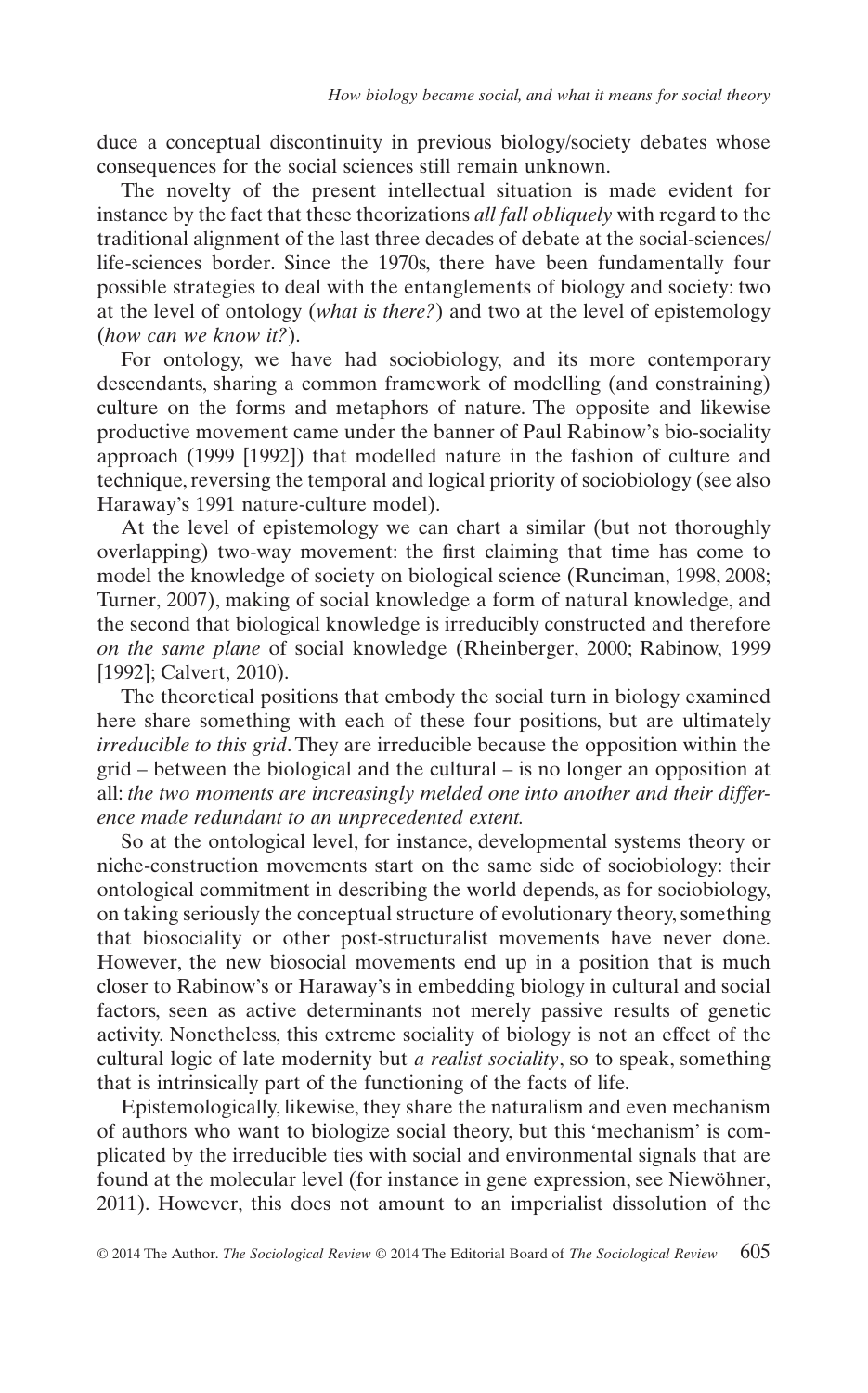reality of biological knowledge in constructionist language, which aggrandizes the latter at the expense of the former (Inglis and Bone, 2006). It is still a properly biological and developmental framework, not a culturalist one that brings 'culture' to the centre of biosocial processes.

Even this formulation is inadequate, however, as there is no longer biology and culture but *hybrid resources* (interactants) in a unified developmental system. It is a post-dualist way of thinking that finds its closest analogy probably with the way in which STS aims to undermine any dualism between 'social' and 'natural' entities, in a logics of co-production.

#### *A disconcerting terrain*

The terrain of the new social biology may seem disconcerting for established social science categories, and justifiably so. Many authors have directed attention to the profound antinaturalistic *ethos* that was at the root of sociology and sister social disciplines in the early twentieth century (Haber, 2006; Meloni, 2011b). In his classic article, Benton (1991: 12–13) distinguished four different strands of antinaturalism in sociological thinking: (a) Durkheim's 'insistence on the status of the social as a causal order in its own right' that undercut 'at one stroke the thesis of a biological determination of social life'; (b) Max Weber's roots in the German neo-Kantian movement whose theoretical and methodological assumptions made unfeasible any 'biologically rooted approach to the human sciences'; (c) the radical antinomy between a naturalistic anthropology and the notion of human nature as the result of the 'complex of social relations' in key figures in Western Marxism, in particular Lukacs and Gramsci; (d) American cultural anthropology, from Boas to Kroeber and Lowie that increasingly stressed the autonomous role of culture with regard to physical and biological bases.

The American context is here particularly interesting because, as historians have emphasized (Cravens, 1988; Degler, 1991), it was the profound polarization of nature and nurture that in the early twentieth century represented the context in which sociology and anthropology took form as separated (and in a way, immunized) from biological knowledge, *then equated with hard heredity and eugenics*. Although Boas himself contributed to important biosocial research on the bodily form of descendants of immigrants (1910), the Boasian and the mainstream sociological tradition severed any significant link between biological bases and cultural/social forms.

Two main epistemological views were causes of such a dichotomous view on which it is important to reflect to see the discontinuity with the present: (1) first, in the wake of Galton, Weismann and the rediscovery of Mendel, there was in the early twentieth century a hardening of the notion of heredity, now reduced to the transmission of genetic material from one generation to another.The new restricted view of heredity was unprecedented (Muller-Wille and Rheinberger, 2007). By severing any channel of communication between social experience and biological inheritance (and between innate and learned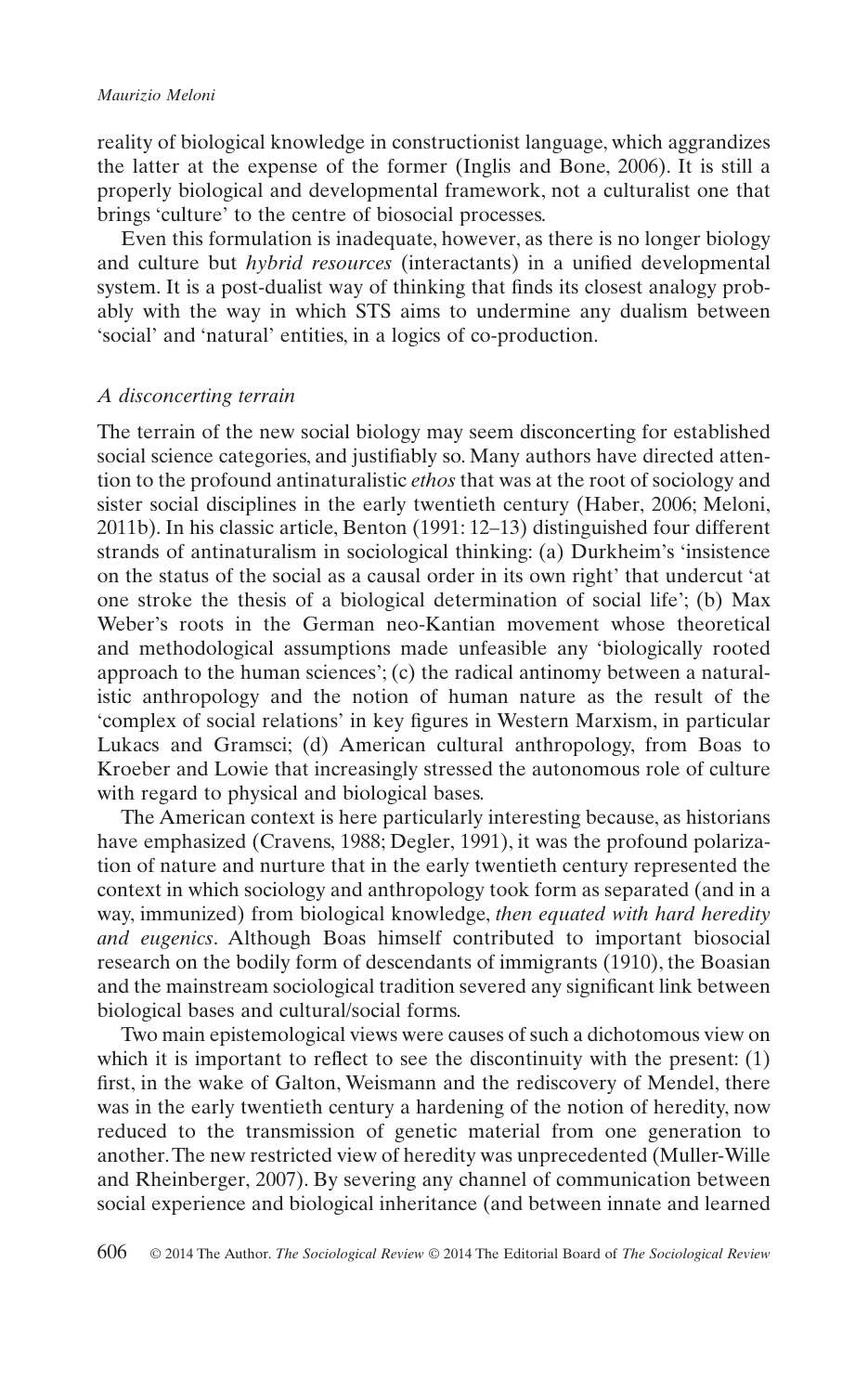factors), it allowed implicitly both promoters of the hard hereditarian view and supporters of the role of culture to take separate and in the end non-communicable footpaths; (2) secondly, and particularly in Kroeber (1917, see Stocking, 1968), there was a rejection of a residual but still visible neo-Lamarckian legacy that, in spite of its discrediting in mainstream science, still obscured the boundaries between the biological and the cultural. To this confusing rhetoric, which he found horrifying ('heredity by acquirement is equally a biological and historical monstrosity'), Kroeber reacted with his notion of the super-organic, to severing any link between biology and cultural processes (quoted in Stocking, 1968).

Even from this schematic archaeology of the social/biological divide, one can see how specular have been the moves of hard hereditarianism and the more culturalist side of the social sciences.This symmetry has dominated much of the twentieth century in the opposition of neo-Darwinism and the social sciences but it is doubtful that this will live up to the terrain of the new social biology and the theoretical movements that are its representatives.

#### **Conclusion**

A breaching of the membrane between the biological and the social and/or the cultural is clearly implied in each of the three transformations charted in this article and surely has the potential to be as provocative and difficult to accommodate for neo-Darwinism (see, for instance, Pinker, 2004) as it is for the social sciences. In other words, the various neo-Darwinian variations (sociobiology included) and the super-organic culturalism or social-ism of the social sciences were part (though on opposite sides) of the *same epistemic space* and division of labour that the novel version of social biology is breaking.

This epistemic space relied on a certain view of the gene, of inheritance, and of biology in general that is becoming increasingly misleading today.The many consequences of this break remain to be seen.As with any change of paradigm this will be resisted, but concrete signs of the emergence of a novel vocabulary can already be seen in social science investigations. Disciplines such as cultural anthropology are moving more rapidly than sociology probably toward an integration of social and biological approaches (Lock, 1993; Ingold, 2004; Ingold and Palsson, 2013). In more sociologically oriented explorations too, however, a new vocabulary made of hybrid notions such as 'metabolic ghetto', 'maternal' or 'somatic capital' (Wells, 2010), 'molecular biology of the social position' (Niewöhner, 2011), 'social or environmental exposure' (Landecker, 2011; Landecker and Panofsky, 2013), 'embodiment of social and material environments through developmental and epigenetic processes' (Kuzawa and Sweet, 2009), starts to reflect this unprecedented temporalization and socialization of biological processes.

How successful these new explorations will be in producing a genuine new paradigm remains to be seen. Concerns that anti-dualist rhetoric may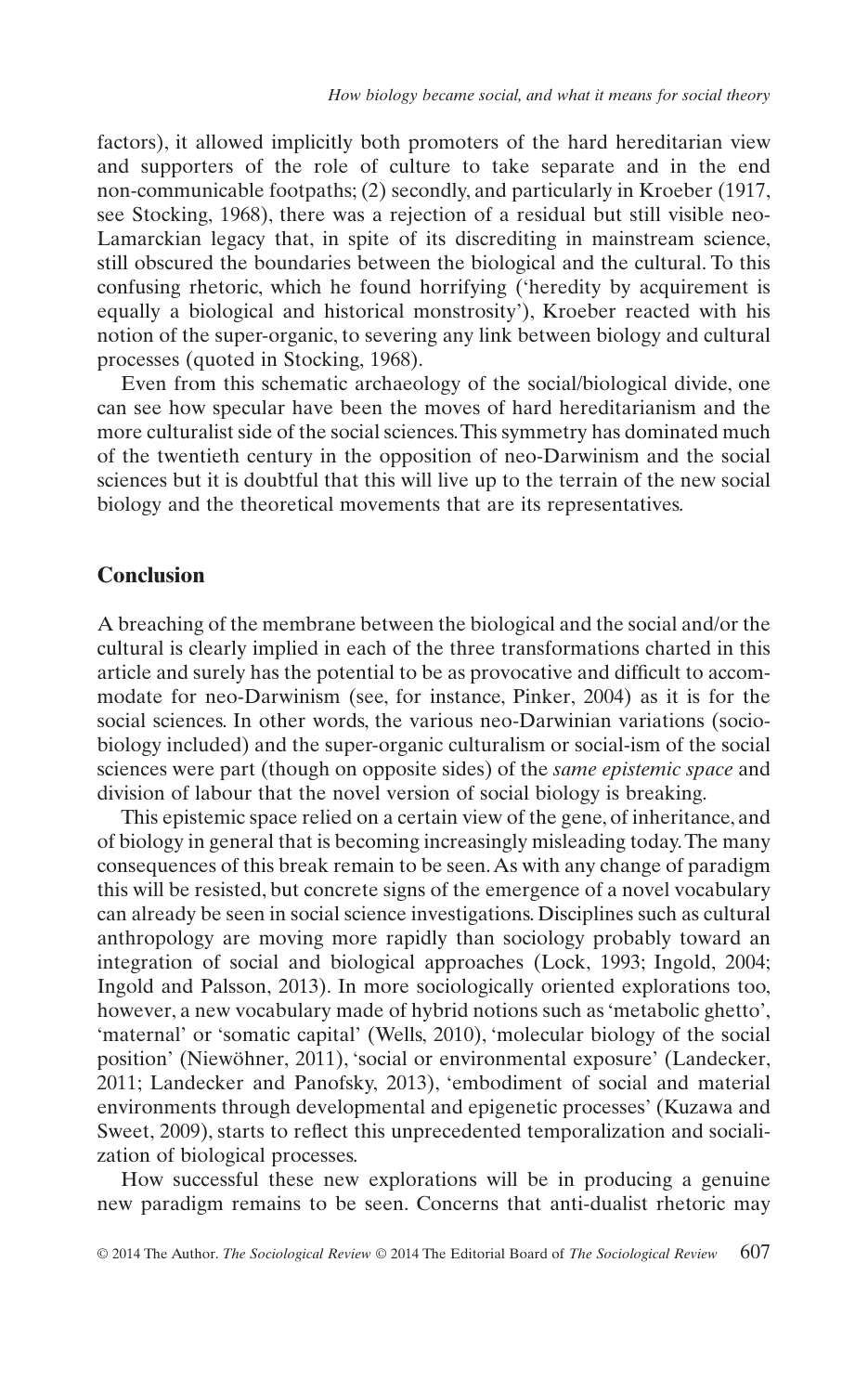collapse substantial conceptual differences in our ontology of the social world (Newton, 2003) and impoverish the fruitfulness and pluralism of the nature/ society boundaries (Derksen, 2005) are legitimate and need to be addressed carefully. However preliminary and tentative these can be, claims for a realignment of the social and the life-sciences show a desire to revitalize social investigations that cannot be overlooked anymore as a reactionary move from the past. The great divide between the biological and the social is a historical accomplishment, but it does not have to remain an eternal curse. It worked well under certain political and epistemic conditions, but the time may have arrived to write a new chapter of this story.

## **Acknowledgements**

The author acknowledges the contribution of a Marie Curie ERG grant, FP7-PEOPLE-2010-RG (research titled 'The Seductive Power of the Neurosciences: An Intellectual Genealogy') and thanks Andrew Turner for helpful comments on the style of the article. Thanks also to the three anonymous reviewers for their valuable criticisms, and to Gísli Palsson and Des Fitzgerald for comments on a previous version of the manuscript.

## **Notes**

- 1 Talks of a *social turn in the life-sciences* have emerged with colleagues at Exeter University, and in particular John Dupré, Paul Griffiths and Karola Stotz, in the context of the preparation of an AHRC grant.
- 2 It is also important to underline that this socialization of the brain is part of a broader movement in cognitive science that has increasingly emphasized the role of socialenvironmental factors in shaping human cognition, culminating in the burgeoning literature on the socially extended mind and other so-called 'embodied-enactive' approaches. However, this can be mentioned here only in passing.

# **References**

- Adami, C. and Hintze, A., (2013), 'Evolutionary instability of zero-determinant strategies demonstrates that winning is not everything', *Nature Communication*, 4: 1–7.
- Anderson, S., Bechara, A., Damasio, H., Tranel, D. and Damasio, A., (1999),'Impairment of social and moral behavior related to early damage in human prefrontal cortex', *Nature Neuroscience*, 2: 1032–1037.
- Axelrod, R., (1984), *The Evolution of Cooperation*, New York: Basic Books.
- Axelrod, R. and Hamilton, W.D., (1981), 'The evolution of cooperation', *Science*, 211: 1390–1396.
- Barnes, B. and Dupré, J., (2008), *Genomes and What to Make of Them*, Chicago: University of Chicago Press.
- Bateson, P. and Gluckman, P., (2012), 'Plasticity and robustness in development and evolution', *International Journal of Epidemiology*, 41: 219–223.
- Baylin, S. and Schuebel, K., (2007), 'Genomic biology: the epigenomic era opens', *Nature*, 448 (7153): 548–549.
- 608 © 2014 The Author. *The Sociological Review* © 2014 The Editorial Board of *The Sociological Review*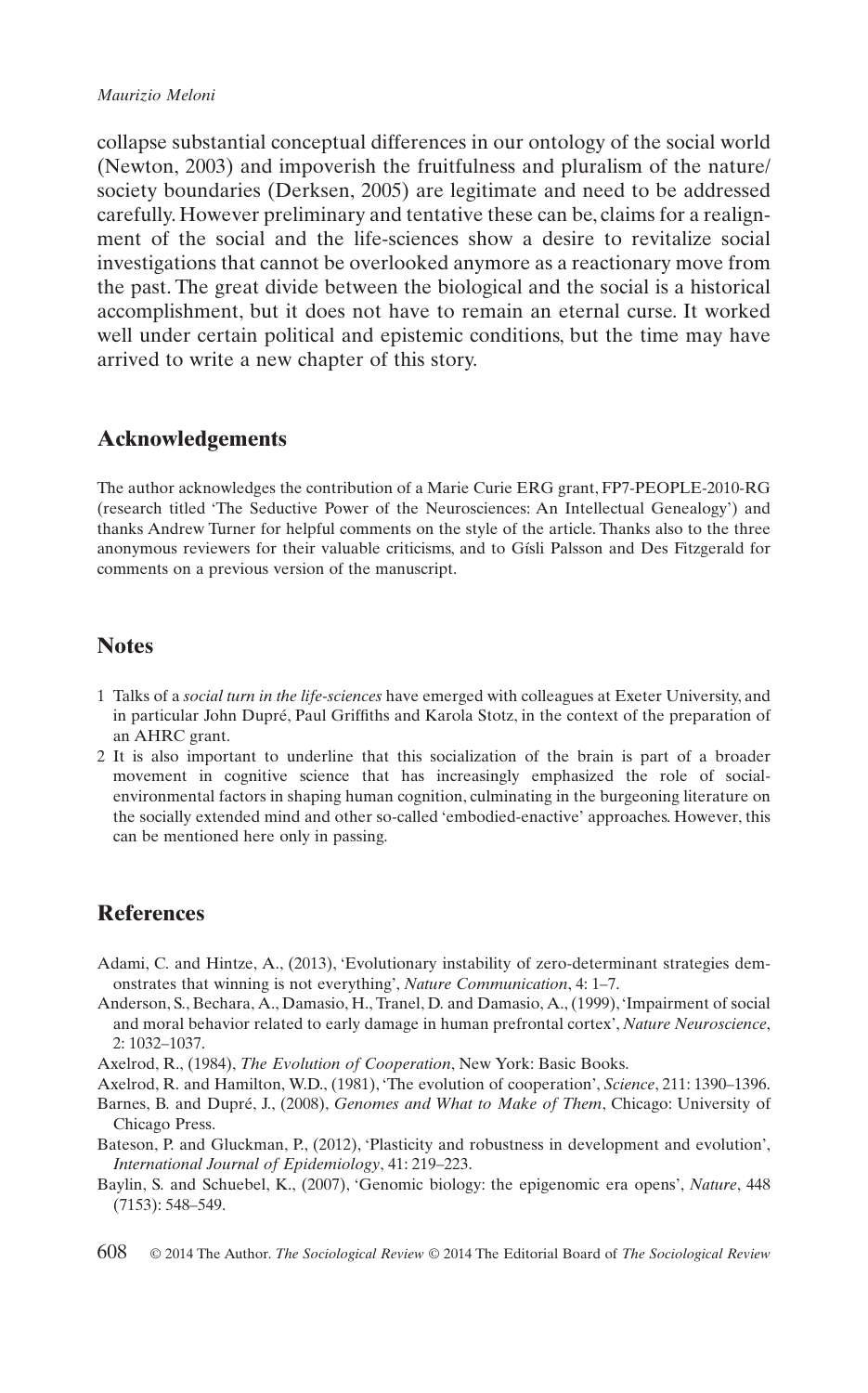- Benton, T., (1991), 'Biology and social science: why the return of the repressed should be given a (cautious) welcome', *Sociology*, 25: 1–29.
- Blakemore, S., Winston, J. and Frith, U., (2004), 'Social cognitive neuroscience: where are we heading?', *Trends in Cognitive Sciences*, 8 (5): 216–222.
- Borrello, M., (2005), 'The rise, fall and resurrection of group selection', *Endeavour*, 29: 43–47.
- Bowles, S. and Gintis, H., (2004), 'The evolution of strong reciprocity: cooperation in heterogeneous populations', *Theoretical Population Biology*, 65: 17–28.
- Boyd, R. and Richerson, P., (1985), *Culture and the Evolutionary Process*, Chicago: University of Chicago Press.
- Boyd, R. and Richerson, P., (2010), 'Transmission coupling mechanisms: cultural group select', *Philosophical Transactions of the Royal Society B*, 365: 3787–3795.
- Brothers, L., (1990), 'The social brain: a project for integrating primate behaviour and neurophysiology in a new domain', *Concepts in Neuroscience*, 1: 27–51.
- Brothers, L. and Ring, B., (1992),'A neuroethological framework for the representation of minds', *Journal of Cognitive Neuroscience*, 4 (2): 107–118.
- Buchen, L., (2010), 'In their nurture', *Nature*, 467: 146–148.
- Byrne, R. and Whiten, A. (eds), (1988), *Machiavellian Intelligence: Social Expertise and the Evolution of Intellect in Monkeys, Apes and Humans*, Oxford: Oxford University Press.
- Cacioppo, J.T. and Berntson, G.G., (1992),'Social psychological contributions to the decade of the brain: doctrine of multilevel analysis', *American Psychologist*, 47: 1019–1028.
- Cacioppo, J.T. and Patrick, B., (2008), *Loneliness: Human Nature and the Need for social Connection*. New York: W. W. Norton & Co.
- Calvert, J., (2010), 'Synthetic biology: constructing nature', *The Sociological Review*, 58: 95–112.
- Candea, M., (2013), 'Habituating meerkats and redescribing animal behaviour science', *Theory Culture and Society*, online first 10 October.
- Carey, N., (2012), *The Epigenetics Revolution: How Modern Biology Is Rewriting our Understanding of Genetics, Disease, and Inheritance*, New York: Columbia University Press.
- Champagne, F.A., Weaver, I.C., Diorio, J., Dymov, S., Szyf, M. and Meaney, M.J., (2006),'Maternal care associated with methylation of the estrogen receptor-alpha1b promoter and estrogen receptor-alpha expression in the medial preoptic area of female offspring', *Endocrinology*, 147: 2909–2915.
- Chance, M. and Mead, A., (1953), 'Social behaviour and primate evolution', *Symposia of the Society for Experimental Biology*, 7: 395–439.
- Charney, E., (2012), 'Behavior genetics and postgenomics', *Behavioral and Brain Sciences*, 35: 331–410.
- Cravens, H., (1988), *The Triumph of Evolution:American Scientists and the Heredity-Environment Controversy, 1900–1941*, Philadelphia: University of Pennsylvania Press.
- Damasio, A., (2006 [1994]), *Descartes' Error: Emotion, Reason, and the Human Brain*, London: Vintage.
- Damasio, A., Tranel, D., and Damasio, H., (1990),'Individuals with sociopathic behaviours caused by frontal damage fail to respond autonomically to social stimuli', *Behavioural Brain Research*, 41 (2): 81–94.
- Davey Smith, G., (2011), 'Epidemiology, epigenetics and the "Gloomy Prospect": embracing randomness in population health research and practice',*International Journal of Epidemiology*, 40: 537–562.
- Davies, G., (2010), 'Captivating behaviour: mouse models, experimental genetics, and the reductionist return in the neurosciences', in Parry, S. and Dupré, J. (eds), *Nature after the Genome, Sociological Review*, 58, 53–72, Oxford: Blackwell.
- Dawkins, R., (2006 [1976]), *The Selfish Gene*, Oxford: Oxford University Press.
- De Quervain, D.J., Fischbacher, U., Treyer, V., Schellhammer, M., Schnyder, U., Buck, A. and Fehr, E., (2004). 'The neural basis of altruistic punishment', *Science*, 305: 1254–1258.
- Decety, J. and Jackson, P.L., (2004),'The functional architecture of human empathy', *Behavior and Cognitive Neuroscience Reviews*, 3: 71–100.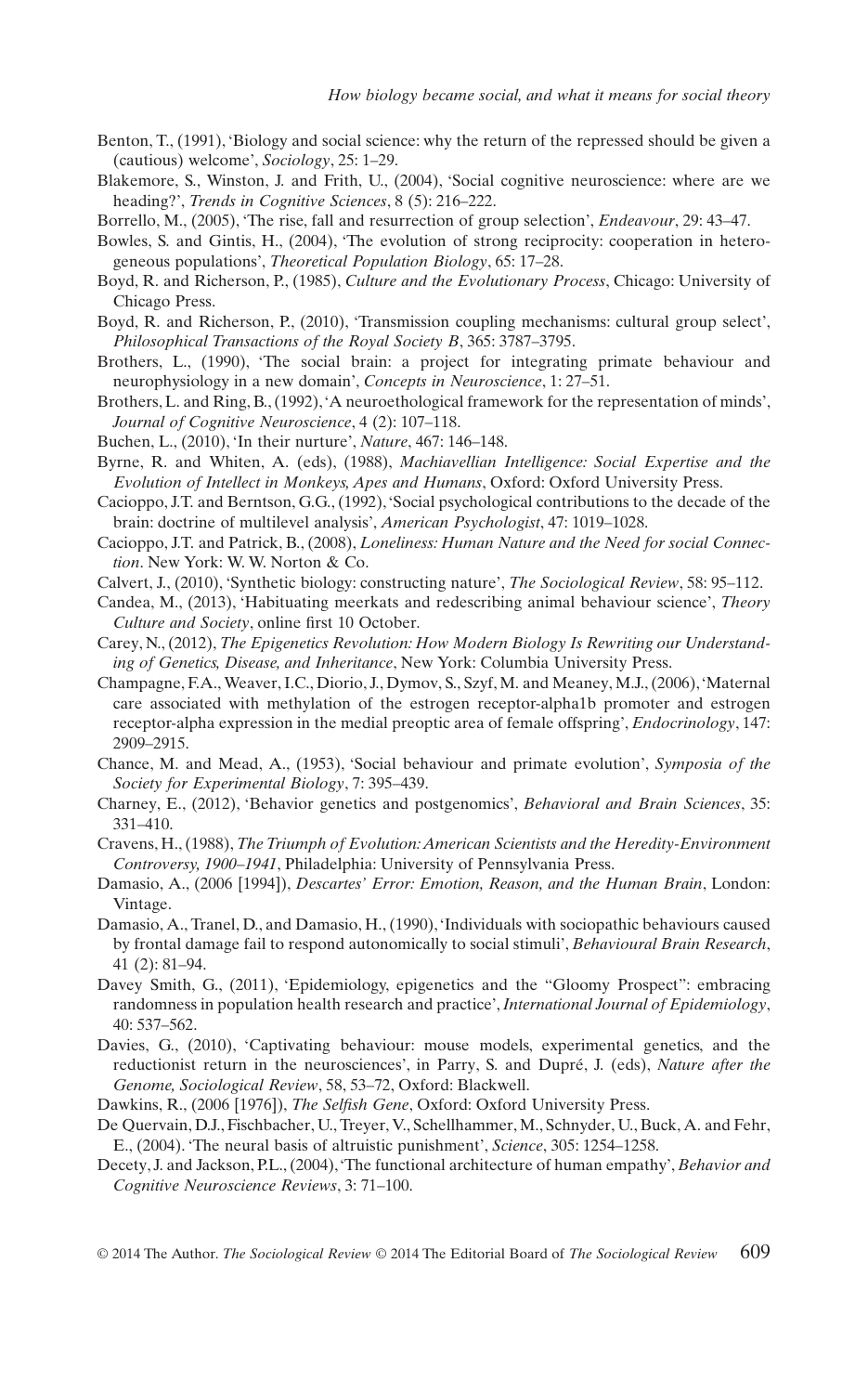- Degler, C., (1991), *In Search of Human Nature*, New York: Oxford University Press.
- Derksen, M., (2005), 'Against integration: why evolution cannot unify the social sciences', *Theory and Psychology*, 15 (2): 139–162.
- Di Pellegrino, G., Fadiga, L., Fogassi, L., Gallese, V. and Rizzolatti, G., (1992), 'Understanding motor events: a neurophysiological study', *Experimental Brain Research*, 91: 176–180.
- Dickens, P., (2001), 'Linking the social and natural sciences: is capital modifying human biology in its own image?' *Sociology*, 35: 93–110.
- Dunbar, R., (1998), 'The social brain hypothesis', *Evolutionary Anthropology*, 6: 178–190.
- Dunbar, R. and Shultz, S., (2007), 'Understanding primate brain evolution', *Philosophical Transactions of the Royal Society B*, 362: 649–658.
- Dupré, J., (2012), *Processes of Life: Essays in the Philosophy of Biology*, Oxford: Oxford University Press.
- Eisenberger, N.I., (2012), 'The pain of social disconnection: examining the shared neural underpinnings of physical and social pain', *Nature Reviews Neuroscience*, 13: 421–434.
- Fehr, E. and Fischbacher, U., (2003), 'The nature of human altruism', *Nature*, 425: 785–791.
- Fehr, E. and Gächter, S., (2002), 'Altruistic punishment in humans', *Nature*, 415: 137–140.
- Fischbacher, U. and Gächter, S., (2002), 'Strong reciprocity, human cooperation, and the enforcement of social norms', *Human Nature*, 13: 1–25.
- Frank, R.H., (1988), *Passions within Reason: The Strategic Role of the Emotions*, New York: W.W. Norton & Co.
- Frith, C., (2007), 'The social brain?', *Philosophical Transactions of the Royal Society* 362: 671–678
- Fuller, S., (2007), *Science v. Religion? Intelligent Design and the Problem of Evolution*, Cambridge: Polity.
- Ghiselin, M., (1974), *The Economy of Nature and the Evolution of Sex*, Berkeley, CA: University of California Press.
- Gintis, H., (2000), 'Strong reciprocity and human sociality', *Journal of Theoretical Biology*, 206: 169–179.
- Gluckman, P. *et al.*, (2009), 'Towards a new developmental synthesis: adaptive developmental plasticity and human disease', *Lancet*, 373: 1654–1657.
- Goren, C., Sarty, M. and Wu, P., (1975), 'Visual following and pattern discrimination of face-like stimuli by newborn infants', *Pediatrics*, 56 (4): 544–549.
- Griffiths, P.E., (1997), *What Emotions Really Are: The Problem of Psychological Categories*, Chicago: University of Chicago Press.
- Griffiths, P.E. and Gray, R.D., (1994), 'Developmental systems and evolutionary explanation', *Journal of Philosophy*, 91 (6): 277–304.
- Griffiths, P.E. and Stotz, K., (2007),'Gene', in Ruse, M. and Hull, D. (eds), *Cambridge Companion to Philosophy of Biology*, 85–102, Cambridge: Cambridge University Press.
- Griffiths, P.E. and Stotz, K., (2013), *Genetics and Philosophy*, Cambridge: Cambridge University Press.
- Guthman, J. and Mansfield, B., (2012), 'The implications of environmental epigenetics: a new direction for geographic inquiry on health, space, and nature-society relations', *Progress in Human Geography*, online 26 November.
- Haber, S., (2006), *Critique de l'antinaturalisme*, Paris: PUF.
- Hamilton,W.D., (1964),'The genetical evolution of social behavior I and II', *Journal of Theoretical Biology*, 7: 1–52.
- Haraway, D., (1991), *Simians, Cyborgs and Women: The Reinvention of Nature*, New York: Routledge, and London: Free Association Books.
- Hawkley, L. and Cacioppo, J., (2010), 'Loneliness matters: a theoretical and empirical review of consequences and mechanisms', *Annals of Behavioral Medicine*, 40: 218–227.
- Hawkley, L.C. and Cacioppo, J.T., (2011), 'Perceived social isolation: social threat vigilance and its implications for health', in Decety, J. and Cacioppo, J.T. (eds), *The Oxford Handbook of Social Neuroscience*, 765–775, New York: Oxford University Press.
- 610 © 2014 The Author. *The Sociological Review* © 2014 The Editorial Board of *The Sociological Review*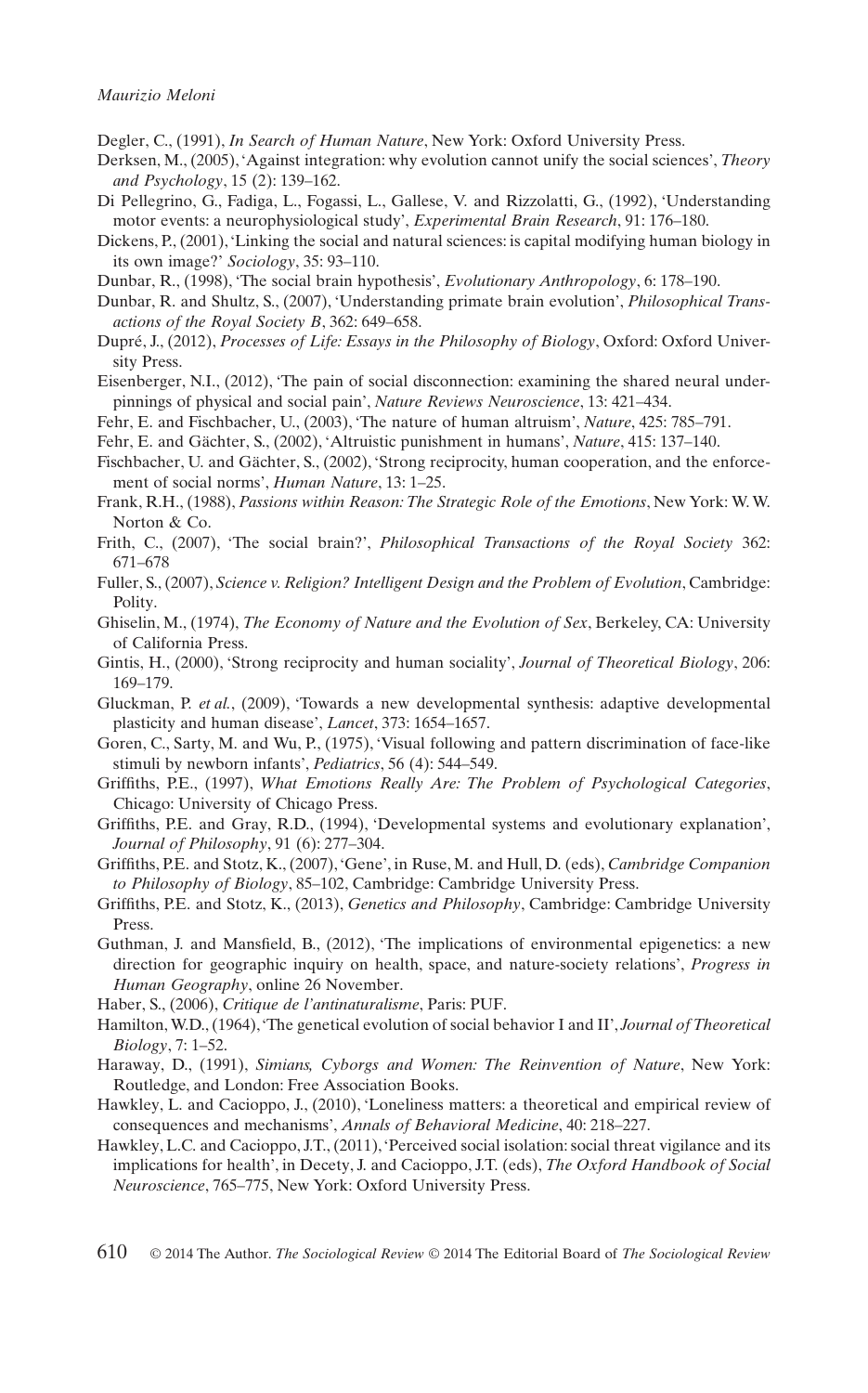- Heijmans, B.T., Tobi, E.W., Stein, A.D., Putter, H., Blauw, G.J., Susser, E.S., Slagboom, P.E. and Lumev, L.H., (2008), 'Persistent epigenetic differences associated with prenatal exposure to famine in humans', *Proceedings of the National Academy of Sciences of the United States of America*, 44: 17046–17049.
- Humphrey, N., (1976), 'The social function of intellect', in Bateson, P. and Hinde, R. (eds), *Growing Points in Ethology*, 303–317, Cambridge: Cambridge University Press.
- Hyman, S., (2009), 'How adversity gets under the skin', *Nature Neuroscience*, 12 (3): 241–243.
- Inglis, D. and Bone, J., (2006), 'Boundary maintenance, border crossing and the nature/culture divide', *European Journal of Social Theory*, 9 (2): 272–287.
- Ingold, T., (2004), 'Beyond biology and culture', *Social Anthropology*, 12: 209–221.
- Ingold, T. and Palsson, G., (2013), *Biosocial Becomings: Integrating Social and Biological Anthropology*, Cambridge: Cambridge University Press.
- Jablonka, E. and Lamb, M., (2005), *Evolution in Four Dimensions*, Cambridge, MA: MIT Press.
- Jenkins, A. and Mitchell, J., (2011),'How has cognitive neuroscience contributed to social psychological theory?', in Todorov, A., Fiske, S.T. and Prentice, D.A., *Social Neuroscience: Toward Understanding the Underpinnings of the Social Mind*, Oxford: Oxford University Press.
- Jolly, A., (1966), 'Lemur social behaviour and primate intelligence', *Science*, 163: 501–506.
- Kanwisher, N. and Yovel, G., (2006), 'The fusiform face area: a cortical region specialized for the perception of faces', *Philosophical Transactions of the Royal Society B*, 361: 2109–2128.
- Keller, E.F., (2000), *The Century of the Gene*, Cambridge, MA: Harvard University Press.
- Keller, E.F., (2011), 'Genes, genomes, and genomics', *Biological Theory*, 6: 132–140.
- Kroeber, A., (1917), 'The Superorganic', *American Anthropologist*, 19 (2): 163–213.
- Kuzawa, C. and Sweet, E., (2009),'Epigenetics and the embodiment of race: developmental origins of US racial disparities in cardiovascular health', *American Journal of Human Biology*, 21 (1):  $2 - 15$ .
- Laland, K.N., Odling-Smee, F.J. and Feldman, M.W., (2001), 'Cultural niche construction and human evolution', *Journal of Evolutionary Biology*, 14: 22–33.
- Laland, K., Odling-Smee, J. and Myles, S., (2010), 'How culture shaped the human genome: bringing genetics and the human sciences together', *Nature Reviews Genetics*, 11: 137–148.
- Landecker, H., (2011), 'Food as exposure: nutritional epigenetics and the new metabolism', *BioSocieties*, 6: 167–194.
- Landecker, H. and Panofsky, A., (2013), 'From social structure to gene regulation, and back: a critical introduction to environmental epigenetics for sociology', *Annual Review of Sociology*, 39: 18–25.
- Lock, M., (1993), *Encounters with Aging: Mythologies of Menopause in Japan and North America*, Berkeley, CA: University of California Press.
- Lock, M., (2005), 'Eclipse of the gene and the return of divination', *Current Anthropology*, 46: 47–70.
- Lock, M., (2012),'The epigenome and nature/nurture reunification: a challenge for anthropology', *Medical Anthropology*, 32 (4): 291–308.
- Lonstein, J.S., (2003), 'Individual differences in maternal care reveal the neural mechanisms of nurturance', *Endocrinology*, 148: 1417–1418.
- Lozada,M., D'Adamo, P. and Fuentes,M.A., (2011),'Beneficial effects of human altruism', *Journal of Theoretical Biology*, 289: 12–16.
- Maderspacher, F., (2010), 'Lysenko rising', *Current Biology*, 20: 835–837.
- Malabou, C., (2008), *What Should We Do With Our Brain?* New York: Fordham University Press.
- Matusall, S., (2013), 'Social behavior in the "age of empathy"? A social scientist's perspective on current trends in the behavioral sciences', *Frontiers in Human Neuroscience*, online 31 May, doi: 10.3389/fnhum.2013.00236.
- Matusall, S., Kaufmann, I. and Christen, M., (2011), 'The emergence of social neuroscience as an academic discipline', in Decety, J. and Cacioppo, J. (eds), *The Oxford Handbook of Social Neuroscience*, 9–27, Oxford: Oxford University Press.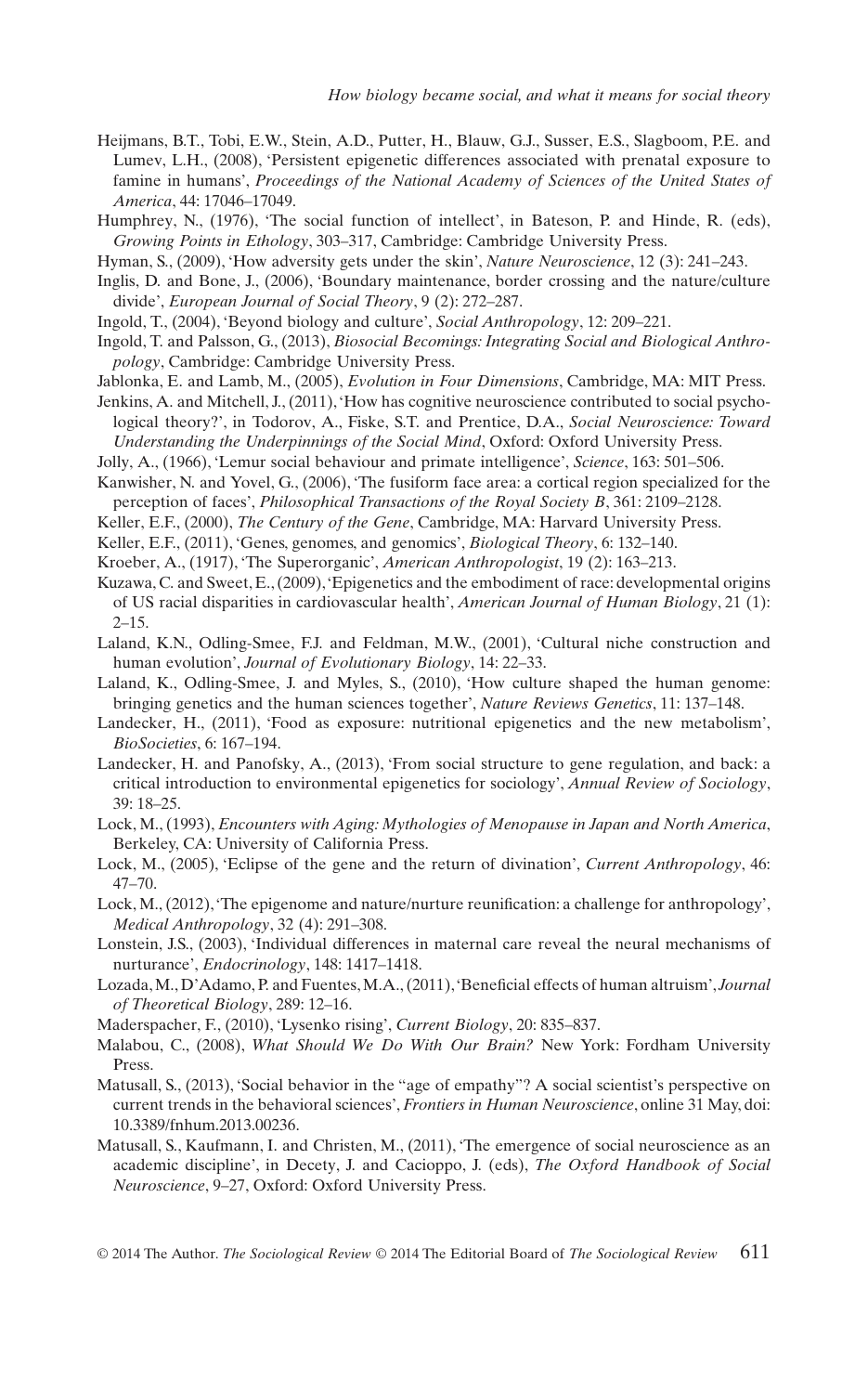- McElreath, R., Clutton-Brock, T.H., Fehr, E., Fessler, D.M.T., Hagen, E.H., Hammerstein, P., Kosfeld, M., Milinski, M., Silk, J.B., Tooby, J. and Wilson, M.I., (2003),'Group report: the role of cognition and emotion in cooperation', in Hammerstein, P. (ed.), *Genetic and Cultural Evolution of Cooperation*, Cambridge, MA: MIT Press.
- McGowan, P., Sasaki, A., D'Alessio, A.C., Dymov, S., Labonté, B., Szyf, M., Turecki, G. and Meaney, M.J., (2009), 'Epigenetic regulation of the glucocorticoid receptor in human brain associates with childhood abuse', *Nature Neuroscience*, 12 (3): 342–348.
- Meaney, M., (2001a), 'Nature, nurture, and the disunity of knowledge', *Annals of the New York Academy of Sciences*, 935: 50–61.
- Meaney, M., (2001b), 'Maternal care, gene expression, and the transmission of individual differences in stress reactivity across generations', *Annual Review of Neuroscience*, 24 (1): 1161–1192.
- Meaney, M.J. and Szyf, M., (2005), 'Environmental programming of stress responses through DNA methylation: life at the interface between a dynamic environment and a fixed genome', *Dialogues in Clinical Neuroscience*, 7 (2): 103–123.
- Meloni, M., (2011a), 'Philosophical implications of neuroscience: the space for a critique', *Subjectivity*, 4: 298–322.
- Meloni, M., (2011b), 'Naturalism as an ontology of ourselves', *Telos*, 155: 151–174.
- Meloni, M., (2012), 'On the growing intellectual authority of neuroscience for political and moral theory: sketch for a genealogy', in Valk, F.V. (ed.), *Essays on Neuroscience and Political Theory: Thinking the Body Politic*, 25–49, London: Routledge.
- Meloni, M., (2013a), 'Moralizing biology: the appeal and limits of the new compassionate view of nature', *History of the Human Sciences*, 26 (3): 82–106.
- Meloni, M., (2013b), 'Biology without biologism: social theory in a postgenomic age', *Sociology*, online first 31 October.
- Moll, J., Krueger, F., Zahn, R., Pardini, M., Oliveira-Souza, R. and Grafman, J., (2006), 'Human fronto-mesolimbic networks guide decisions about charitable donation', *Proceedings of the National Academy of Sciences*, 103 (42): 15623–15628.
- Moll, H. and Tomasello, M., (2007), 'Cooperation and human cognition: the Vygotskian intelligence hypothesis', *Philosophical Transactions of the Royal Society B*, 362: 639–648.
- Morange, M., (2006), 'Post-genomics, between reduction and emergence', *Synthese*, 151 (3): 355– 360.
- Moss, L., (2003), *What Genes Can't Do*, Cambridge, MA: MIT Press.
- Muller-Wille, S. and Rheinberger, J. (eds), (2007), *Heredity Produced: At the Crossroads of Biology, Politics, and Culture*, Cambridge, MA: MIT Press.
- Newton, T., (2003), 'Crossing the great divide: time, nature and the social', *Sociology*, 37: 433–457.
- Newton, T., (2007), *Nature and Sociology*, London: Routledge.
- Niewöhner, J., (2011), 'Epigenetics: embedded bodies and the molecularisation of biography and milieu', *BioSocieties*, 6 (3): 279–298.
- Noë, A., (2009), *Out of our Heads: Why You Are Not Your Brain, and Other Lessons from the Biology of Consciousness*, New York: Farrar Strauss.
- Nowak, M., (2006), 'Five rules for the evolution of cooperation', *Science*, 314: 1560–1563.
- Nowak, M.A. and Highfield, R., (2011), *SuperCooperators: Evolution, Altruism and Human Behaviour, or, Why We Need Each Other to Succeed*, Edinburgh: Canongate.
- Ochsner, K. and Liebermann, M., (2001), 'The emergence of social cognitive neuroscience', *American Psychologist*, 56 (9): 717–734.
- Odling-Smee, F.J., Laland, K. and Feldman, M., (2003), *Niche Construction:The Neglected Process in Evolution*, Princeton, NJ: Princeton University Press.
- Okasha, S., (2013), 'Biological altruism', in Zalta, E. (ed.), *The Stanford Encyclopedia of Philosophy*,<http://plato.stanford.edu/archives/fall2013/entries/altruism-biological/>
- Oyama, S., (2000a), *The Ontogeny of Information: Developmental Systems and Evolution*, Durham, NC: Duke University Press.
- Oyama, S., (2000b), *Evolution's Eye: A Systems View of the Biology-Culture Divide*, Durham, NC: Duke University Press.
- 612 © 2014 The Author. *The Sociological Review* © 2014 The Editorial Board of *The Sociological Review*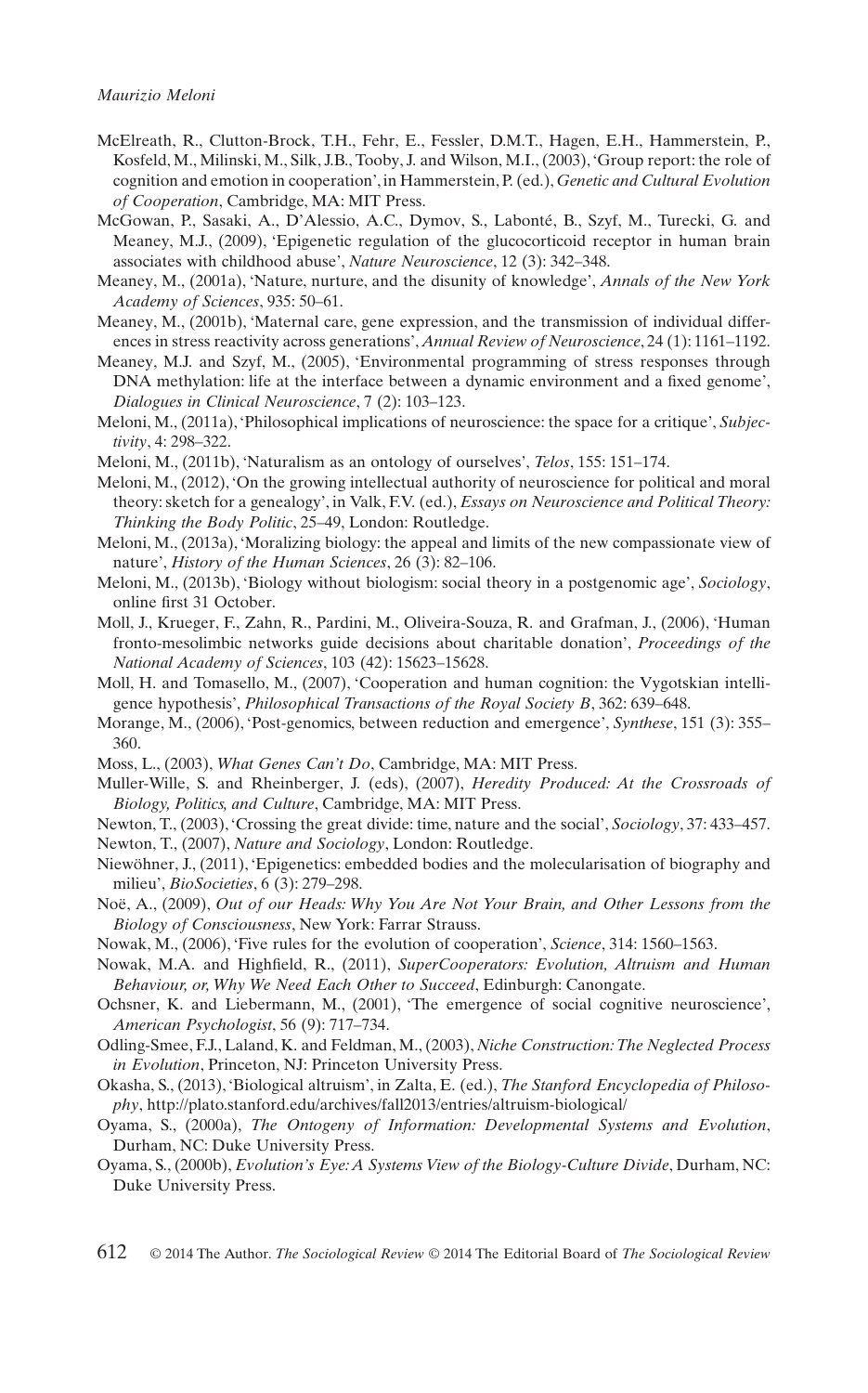- Oyama, S., Griffiths, P.E. and Gray, R.D., (2001), *Cycles of Contingency: Developmental Systems and Evolution*, Cambridge, MA: MIT Press.
- Papadopoulos, D., (2011), 'The imaginary of plasticity: neural embodiment, epigenetics, and ecomorphs', *The Sociological Review*, 3: 432–456.
- Pembrey, M.E., Bygren, L.O., Kaati, G., Edvinsson, S., Northstone, K., Sjöström, M. and Golding, J., (2006), 'Sex-specific, male-line transgenerational responses in humans', *European Journal of Human Genetics*, 14 (2): 159–166.
- Pickersgill, M., Niewöhner, J., Müller, R., Martin, P. and Cunningham-Burley, S., (2013), 'Mapping the new molecular landscape: social dimensions of epigenetics', *New Genetics and Society*, online first, 9 December.
- Pinker, S., (2004), 'Why nature and nurture won't go away', *Daedalus*, Fall: 5–17.
- Pitts-Taylor, V., (2010),'The plastic brain: neoliberalism and the neuronal self', *Health*, 14: 635–652.
- Rabinow, P., (1999 [1992]), 'Artificiality and enlightenment: from sociobiology to biosociality', in Biagioli, M. (ed.), *The Science Studies Reader*, 407–416, New York: Routledge.
- Rheinberger, H.-J., (2000),'Beyond nature and culture: modes of reasoning in the age of molecular biology and medicine', in Lock, M., Young, A. and Cambrosio, A. (eds), *Living and Working with the New Medical Technologies: Intersection of Inquiry*, 19–30, Cambridge: Cambridge University Press.
- Richardson, S., (in press),'Maternal bodies in the postgenomic order: gender and the explanatory landscape of epigenetics', in Richardson, S.S. and Stevens, H. (eds),*Postgenomics*, Durham, NC: Duke University Press.
- Ridley,M., (2012),'No, your child won't inherit your acquired traits',*Mind and Matter*, 12 October.
- Rizzolatti, G. and Craighero, L., (2004), 'The mirror-neuron system', *Annual Review of Neuroscience*, 27: 169–192.
- Rizzolatti, G., Fadiga, L., Gallese, V. and Fogassi, L., (1996), 'Premotor cortex and the recognition of motor actions', *Cognitive Brain Research*, 3: 131–141.
- Robert, J.S., (2004), *Embriology, Epigenesis and Evolution: Taking Development Seriously*, Cambridge: Cambridge University Press.
- Rose, N., (2013),'The human sciences in a biological age',*Theory, Culture and Society*, 30 (1): 3–34.
- Rose, N. and Abi-Rached, J., (2013), *Neuro*, Princeton, NJ: Princeton University Press.
- Runciman, W.G., (1998), 'The selectionist paradigm and its implications for sociology', *Sociology*, 32 (1): 163–188.
- Runciman, W.G., (2008), 'Forgetting the founders', *Sociological Review*, 56 (3): 358–369.
- Schlichting, C.D. and Pigliucci, M., (1998), *Phenotypic Evolution: A Reaction Norm Perspective*, Sunderland, MA: Sinauer Associates.
- Segerstråle, U.C., (2001), *Defenders of the Truth: The Sociobiology Debate*, Oxford: Oxford University Press.
- Shilling, C., (2001),'The embodied foundations of social theory', in Ritzer, G. and Smart, B. (eds), *Handbook of Social Theory*, 439–457, London: Sage.
- Shilling, C., (2003), *The Body and Social Theory*, London: Sage.
- Shilling, C., (2005), 'The rise of the body and the development of sociology', *Sociology*, 39: 761–767.
- Singer, T. and Lamm, C., (2009), 'The social neuroscience of empathy', *Annals of the New York Academy of Sciences*, 1156: 81–96.
- Sober, E. and Wilson, D.S., (1998), *Unto Others: The Evolution and Psychology of Unselfish Behavior*, Cambridge, MA: Harvard University Press.
- Soper, K., (1995), *What Is Nature? Culture, Politics and the Non-human*, Oxford: Blackwell.
- Stocking, G., (1968), *Race, Culture, and Evolution: Essays in the History of Anthropology*, New York: Free Press.
- Stotz, K., (2006), 'With genes like that, who needs an environment? Postgenomics' argument for the ontogeny of information', *Philosophy of Science*, 73 (5): 905–917.
- Stotz, K., (2008), 'The ingredients for a postgenomic synthesis of nature and nurture', *Philosophical Psychology*, 21 (3): 359–381.
- © 2014 The Author. *The Sociological Review* © 2014 The Editorial Board of *The Sociological Review* 613